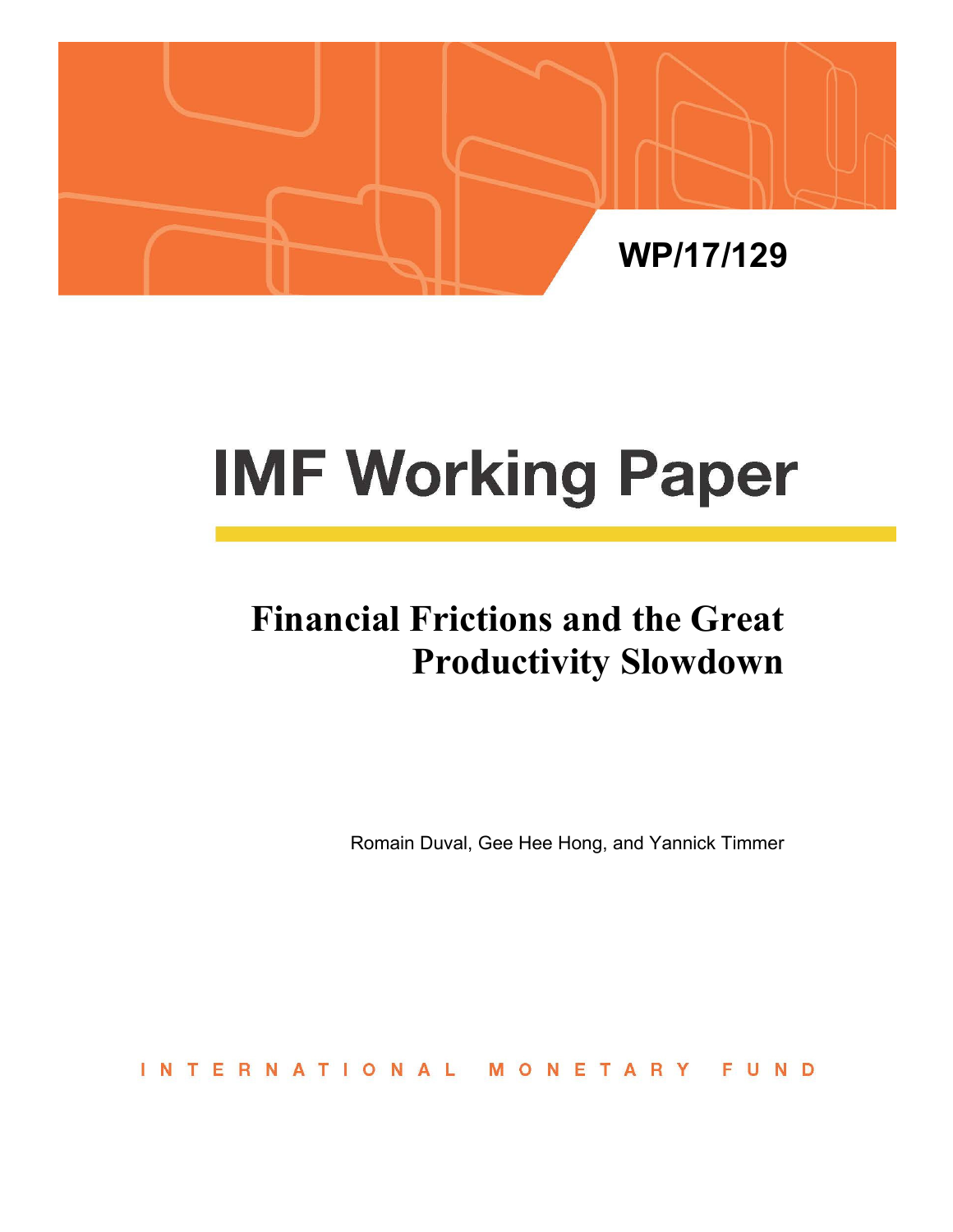#### **IMF Working Paper**

Research Department

#### Financial Frictions and the Great Productivity Slowdown<sup>1</sup>

#### **Prepared by Romain Duval, Gee Hee Hong, and Yannick Timmer**

Authorized for distribution by Romain Duval

May 2017

*IMF Working Papers* **describe research in progress by the author(s) and are published to elicit comments and to encourage debate.** The views expressed in IMF Working Papers are those of the author(s) and do not necessarily represent the views of the IMF, its Executive Board, or IMF management.

#### **Abstract**

We study the role of financial frictions in explaining the sharp and persistent productivity growth slowdown in advanced economies after the 2008 global financial crisis. Using a rich cross-country, firm-level data set and exploiting quasi-experimental variation in firm-level exposure to the crisis, we find that the combination of pre-existing firm-level financial fragilities and tightening credit conditions made an important contribution to the post-crisis productivity slowdown. Specifically: (i) firms that entered the crisis with weaker balance sheets experienced decline in total factor productivity growth relative to their less vulnerable counterparts after the crisis; (ii) this decline was larger for firms located in countries where credit conditions tightened more; (iii) financially fragile firms cut back on intangible capital investment compared to more resilient firms, which is one plausible way through which financial frictions undermined productivity. All of these effects are highly persistent and quantitatively large—possibly accounting on average for about a third of the post-crisis slowdown in within-firm total factor productivity growth. Furthermore, our results are not driven by more vulnerable firms being less productive or having experienced slower productivity growth before the crisis, or differing from less vulnerable firms along other dimensions.

JEL Classification Numbers: E32, E44,O30, O40

Keywords: Productivity, Financial Friction, Financial Vulnerability, Global Financial Crisis, Intangible Investment, Endogenous Growth.

Author's E-Mail Address: rduval@imf.org, ghong@imf.org, timmery@tcd.ie

<sup>&</sup>lt;sup>1</sup> Romain Duval and Gee Hee Hong are with the International Monetary Fund. Yannick Timmer is with Trinity College Dublin. We are extremely thankful to John Bluedorn, Giovanni Dell'Ariccia, Xavier Freixas, Fadi Hassan, Jesper Linde, Sebnem Kalemli-Ozcan, Maria Soledad Martinez Peria, Benjamin Moll, Maurice Obstfeld and participants at IMF and Brookings seminars for helpful comments and discussions. The views expressed in the paper are solely those of the authors and do not necessarily represent the views of the institutions to which the authors are affiliated.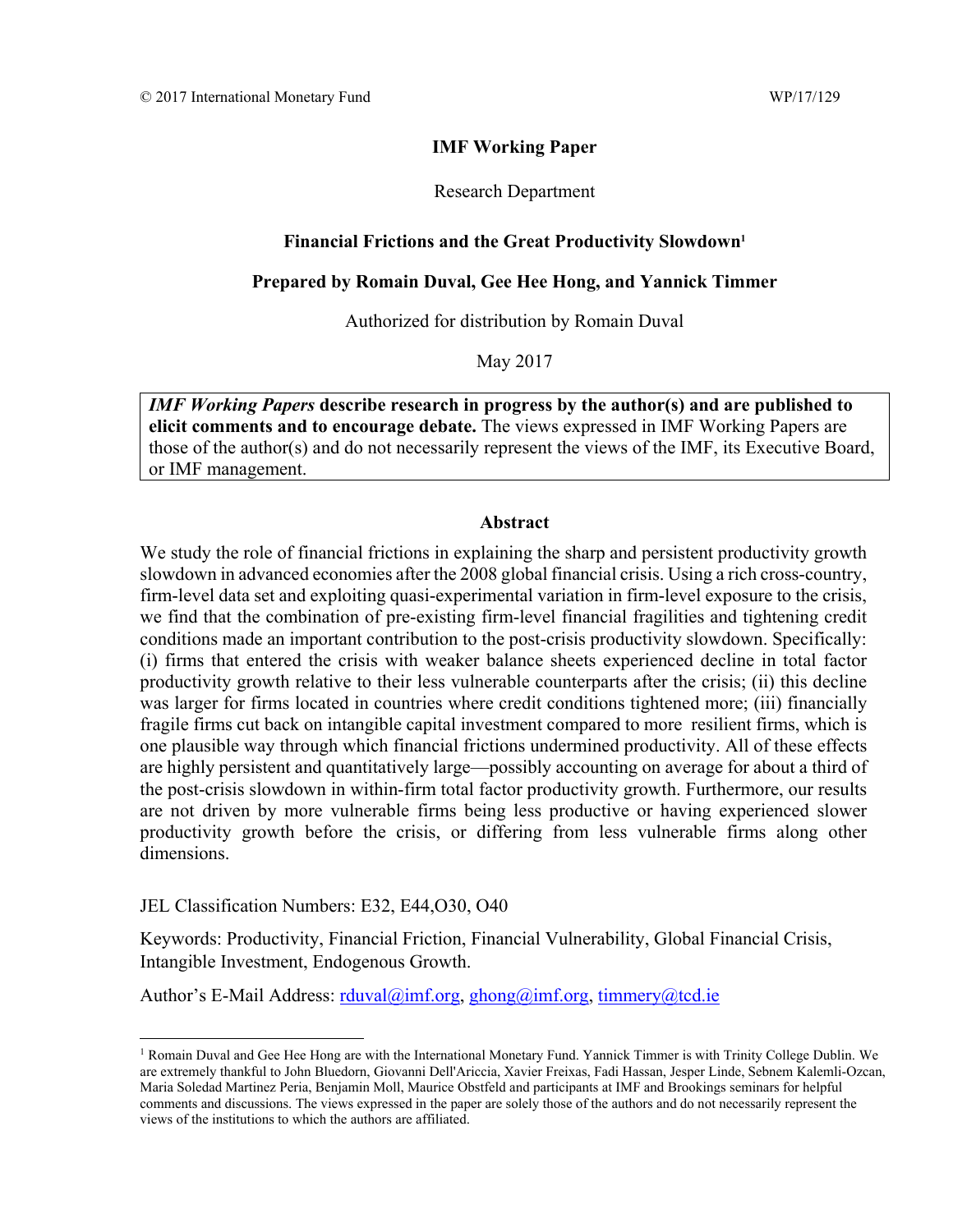| Tables                                                                                         |  |
|------------------------------------------------------------------------------------------------|--|
|                                                                                                |  |
|                                                                                                |  |
|                                                                                                |  |
|                                                                                                |  |
|                                                                                                |  |
|                                                                                                |  |
| 7. Dynamic Response of the Change in TFP Growth to Pre-Crisis Leverage26                       |  |
| 8. Dynamic Response of the Change in TFP Growth to Pre-Crisis Debt Maturity26                  |  |
| 9. Dynamic Response of the Change in Investment in Intangible Assets to Pre-Crisis Leverage    |  |
|                                                                                                |  |
| 10. Dynamic Response of the Change in Investment in Intangible Assets to Pre-Crisis Debt       |  |
|                                                                                                |  |
|                                                                                                |  |
| Figures                                                                                        |  |
| 1. TFP Level Path for Firms with Different Leverage Ratios and Rollover Risks12                |  |
| 2. Estimated TFP Growth Decline for Firms with Different Leverage Ratios and Rollover Risks    |  |
|                                                                                                |  |
| 3. Estimated TFP Growth Decline for Firms with Different Leverage Ratios and Rollover Risks    |  |
|                                                                                                |  |
| 4. Estimated TFP Level Path for Firms with Different Leverage Ratios and Rollover Risks20      |  |
| 5. Estimated Decline in Investment Rate in Intangible Assets for Firms with Different Leverage |  |
|                                                                                                |  |

3

# Contents Page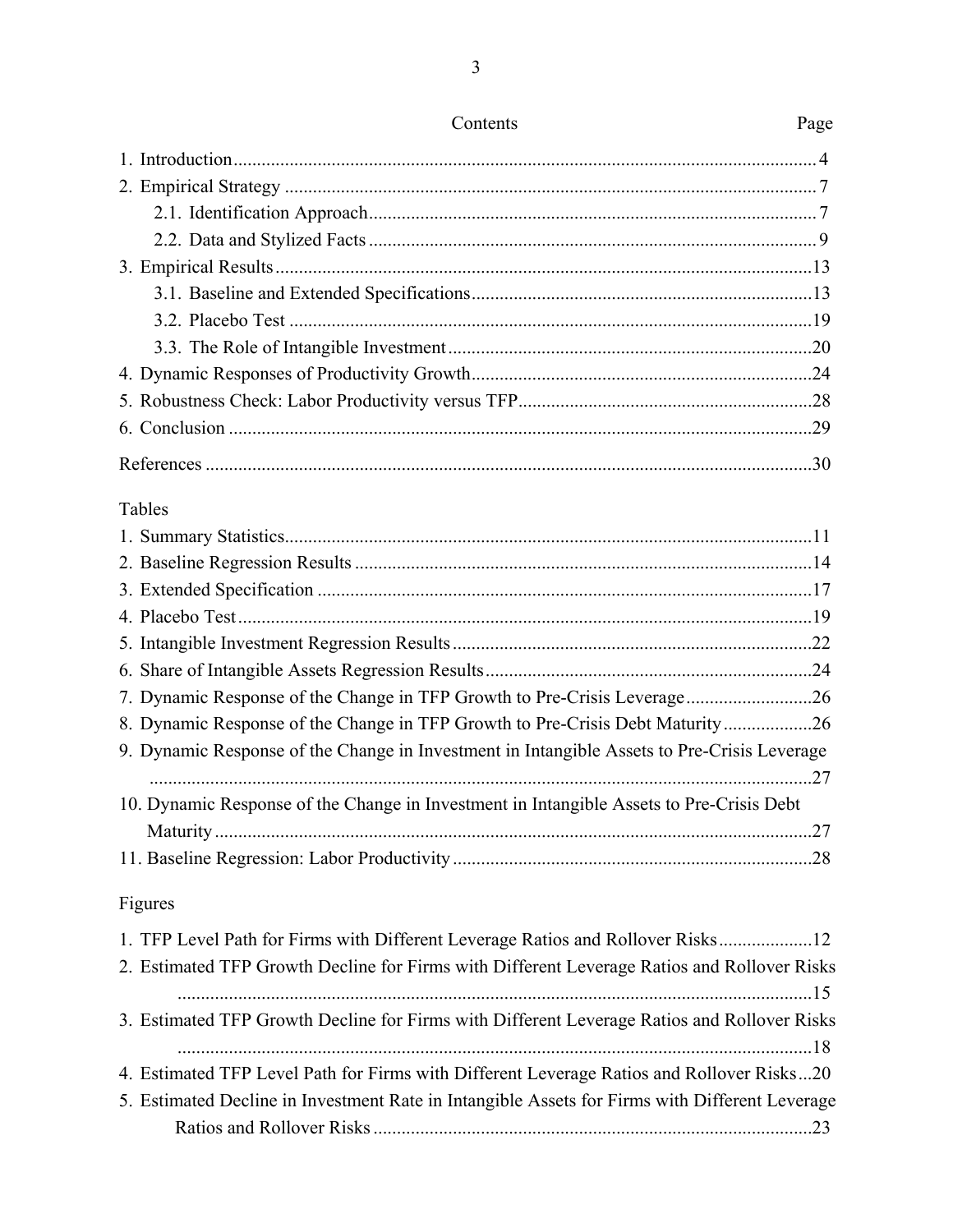#### **1. Introduction**

Productivity growth has declined in advanced economies since the global financial crisis (GFC) and has remained weak ever since (Adler et al., 2017; OECD 2015). Much attention in academic research has focused on whether the productivity slowdown reflects slowing innovation and technological diffusion (Andrews et al., 2015; Cette et al., 2016; Fernald, 2015; Gordon, 2016), amid declining business dynamism (Decker et al., 2016; Haltiwanger et al., 2014). Yet the abruptness, magnitude and persistence of the fall in total factor productivity (TFP) growth after the GFC makes it difficult to blame the productivity slowdown solely on slow-moving structural forces. A defining feature of the GFC was the sharp unanticipated tightening of credit supply conditions that took place in the aftermath of the collapse of Lehman Brothers in September 2008. This paper argues that the interplay between tighter credit conditions and weak corporate balance sheets played an important role in the post-crisis productivity slowdown.

Our empirical strategy exploits the sharp and unforeseen tightening of credit conditions that took place in the immediate aftermath of the collapse of Lehman Brothers in September 2008. Using an extensive cross-country firm-level dataset put together by merging different waves of ORBIS, we start by showing that the decline in average within-firm TFP growth between the pre- and post-crisis periods was significantly larger for firms with greater pre-existing balance sheet vulnerabilities, even within narrowly defined country-industry cells. We then show that pre-crisis balance sheet weakness was associated with a larger TFP slowdown in countries where credit conditions—as measured by the increase in the average CDS spread of domestic banks, an exogenous event that amounted to a credit supply shock— tightened more right after Lehman. This further suggests that productivity was adversely affected by an *interaction* between a credit supply shock and pre-existing corporate financial vulnerabilities. These effects build up over time: the TFP gap between more and less vulnerable firms opens up in 2009 and further increases in subsequent years, ruling out that we are capturing a cyclical phenomenon. These effects are also large; a simple back-of-the-envelope calculation suggests they may account for up to a third of the within-firm TFP growth slowdown between the six years before and six years after the crisis.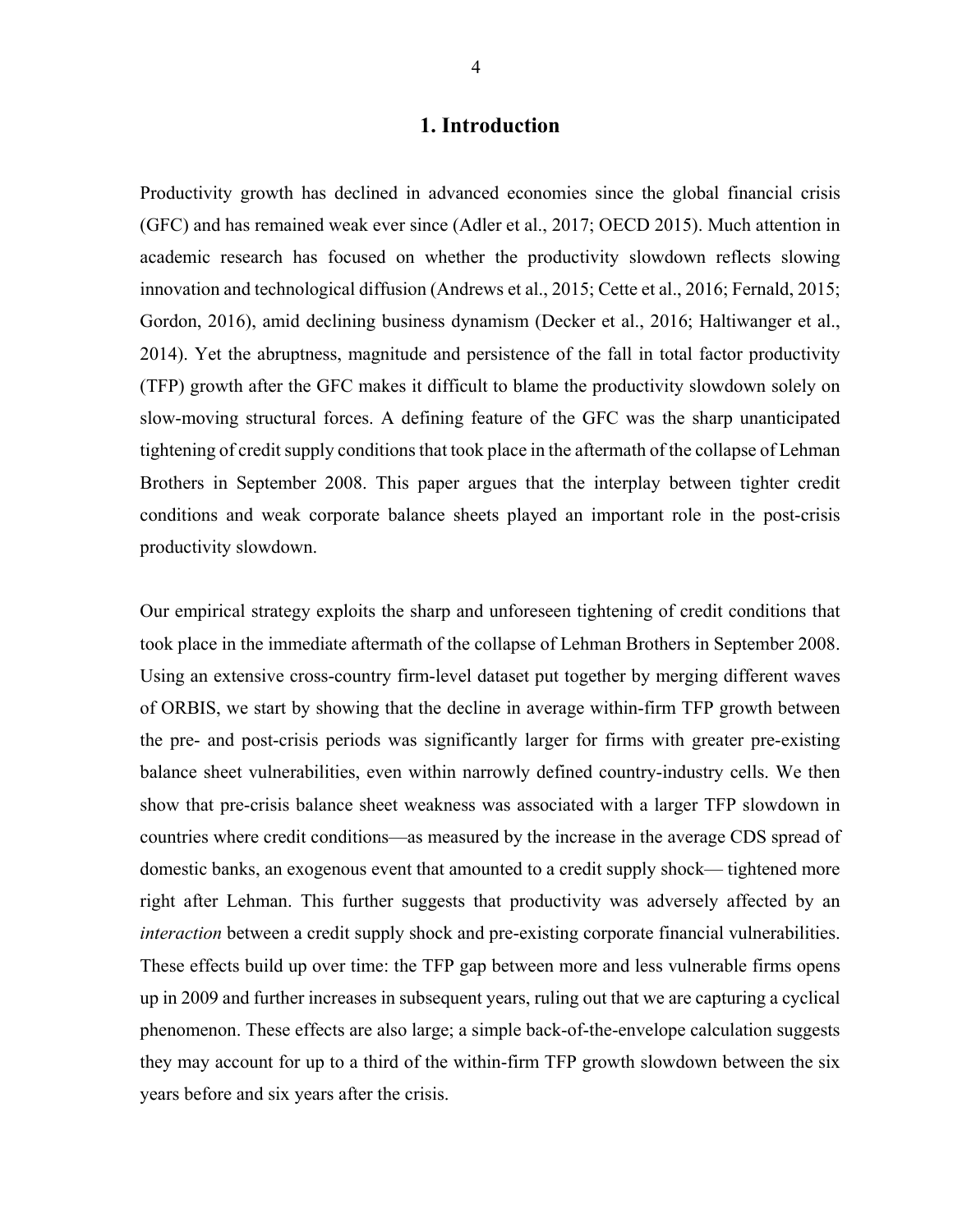We consider two types of pre-crisis vulnerabilities and find that both mattered. The first one is leverage, which captures debt overhang risk. Giroud and Mueller (2017) argue that U.S firms with a higher pre-crisis leverage ratio faced greater financial constraints when credit conditions tightened after Lehman, and were forced to lay-off more workers as a result. Our findings are in a similar spirit, but they apply to TFP growth across advanced economies—firms with a higher pre-crisis leverage ratio experienced a stronger decline in TFP growth after the crisis, and disproportionately so in countries where credit conditions tightened more. Our second measure of financial vulnerability captures *ex-ante* rollover-risk and is the share of debt prior to the crisis that was scheduled to mature during the crisis, measured as the share of current liabilities (maturing within a year) at the end of 2007. Because the GFC was unforeseen, firms' debt structure prior to the crisis is unlikely to be correlated with other unobserved firm characteristics that might correlate with the magnitude of the decline in their TFP growth postcrisis. For this reason, the share of debt maturing during the crisis is our preferred firm-level measure of financial vulnerability.

The causal interpretation of our estimates rests on two further grounds. First, the results are not driven by more vulnerable firms being less productive or having enjoyed slower productivity gains before the crisis—more and less vulnerable firms do not differ significantly along these or other relevant dimensions. Second, in a placebo test, we confirm that the change in withinfirm TFP growth between the pre- and post-2000 recession periods was unrelated to pre-2000 balance sheet vulnerabilities. This underlines the peculiar nature of the GFC, which was associated with a massive credit supply shock, unlike the 2000 recession that followed the burst of the dot-com bubble.

Having established that financial frictions mattered for the post-GFC TFP slowdown, we then turn to the question of why they did so. While we do not provide a comprehensive answer to this question, we explore the role of weaker intangible investment as one possible channel. When credit markets froze after September 2008, short-term debt could not be rolled over, or only at a much higher cost. The larger was the amount of short-term debt that could not be rolled over, the greater was the pressure on firms to reduce expenditure. Unlike intangible investment such as R&D or workforce training, most forms of physical capital can be pledged as collateral to obtain a loan, and they can translate more quickly into sales. Firms that had to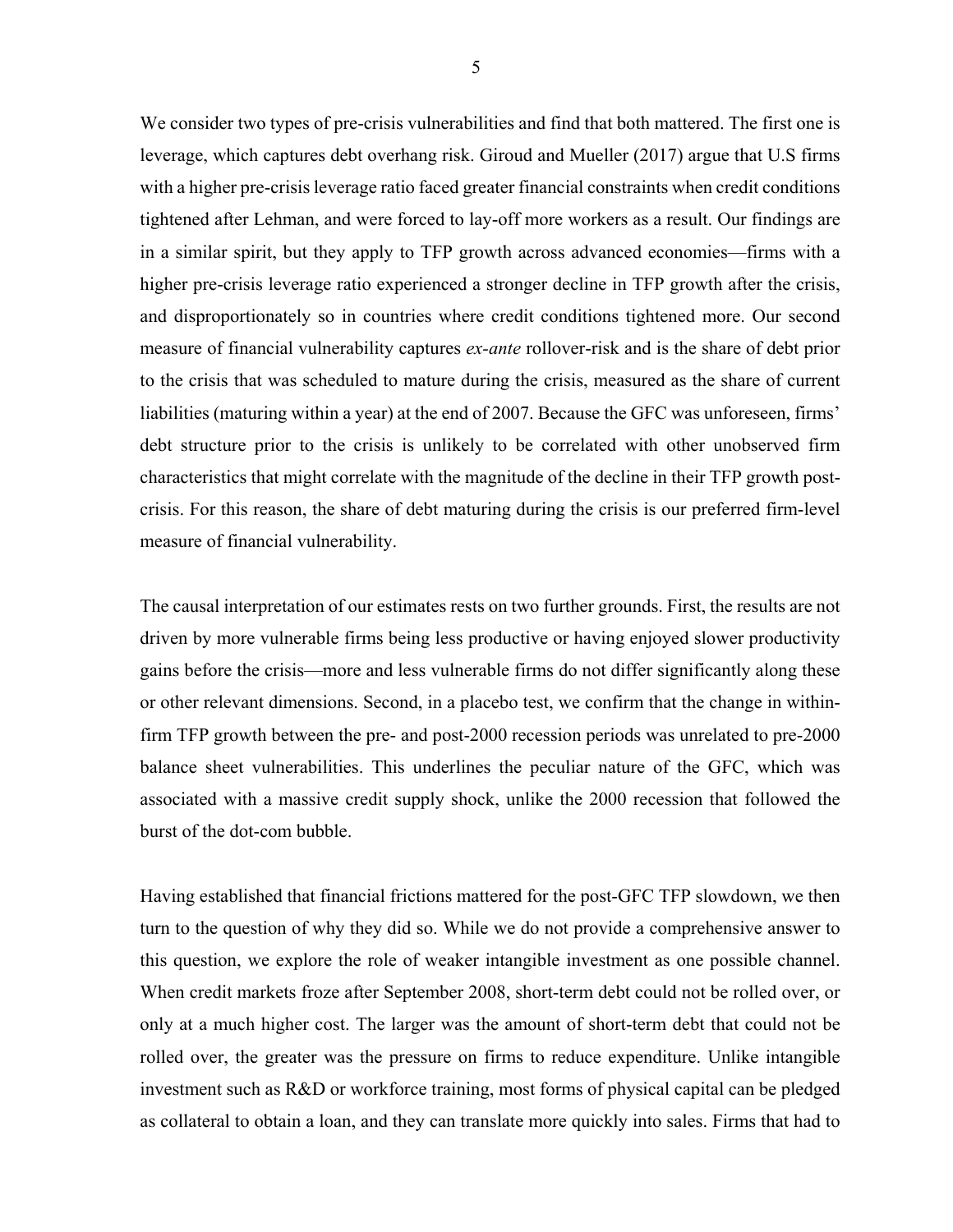roll over larger amounts of short-term debt had therefore a greater incentive to cut back on intangible investment, which in turn could have affected TFP. We find supportive evidence for this conjecture. Using the same empirical strategy as for our productivity analysis, we show that firms with pre-existing balance sheet vulnerabilities cut back on intangible investment more than their less vulnerable counterparts after the crisis, and that this divergence was larger in countries where credit conditions tightened more during Lehman.

Our paper relates to the recent literature on the productivity effects of financial frictions. The dominant strand of this literature focuses on resource misallocation across firms, following Hsieh and Klenow (2009). Some studies highlight that financial frictions can increase misallocation, and thereby weaken TFP, by preventing an optimal allocation of resources toward more credit-constrained firms (Midrigan and Xu, 2014; Moll, 2014). Other papers highlight instead that credit booms due to large capital inflows, and lax credit conditions more broadly, can lead to misallocation of resources and productivity losses (Benigno et al., 2015; Borio et al., 2016; Gopinath et al., 2016). Our paper does not directly relate to this literature, as we ignore misallocation of resources *between* firms and focus instead on the much-less researched impact of financial frictions for *within*-firm productivity growth.

More closely related to our work are papers by Aghion et al. (2010), who show theoretically that credit constraints can lead firms to cut R&D spending—and long-term illiquid investments more broadly—during recessions, as well as by Aghion et al. (2012), who find supportive empirical evidence using French firm-level data. Unlike these papers, we focus on productivity rather than just on R&D, highlight the role of specific firm-level vulnerabilities, and study their role for a broad cross-country firm-level dataset by exploiting the September 2008 collapse of Lehman Brothers as an exogenous credit supply shock. Theoretical models by Garcia-Macia (2016) and Anzoategui et al. (2016) further highlight that reduced investments in intangible assets can slow within-firm productivity growth. Our empirical evidence is consistent with this prediction.

The remainder of this paper is structured as follows. Section 2 outlines our empirical strategy and describes the dataset used for the analysis. Our main results are presented in Section 3.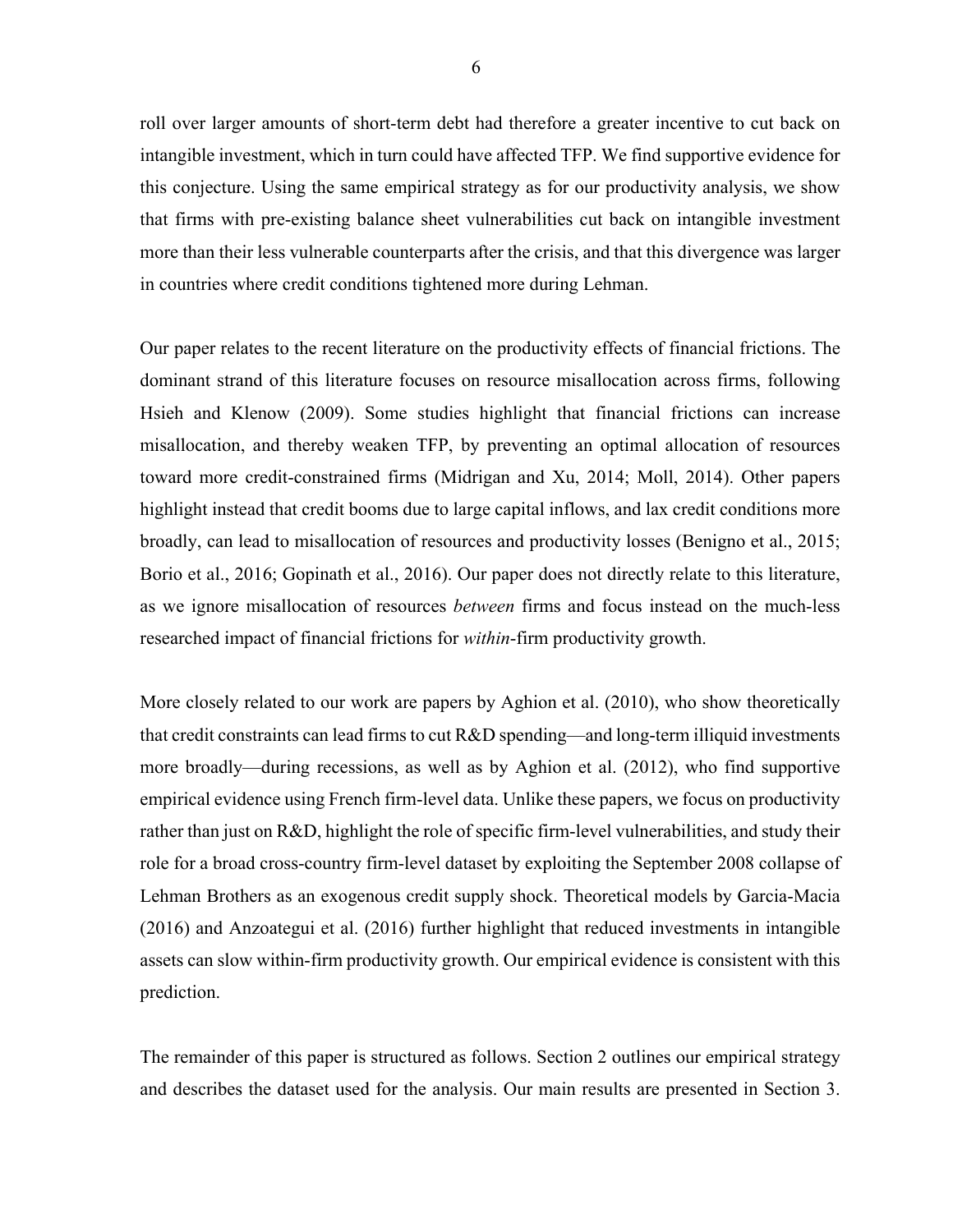Section 4 analyzes the dynamics of the productivity effects of the crisis identified in the previous section. Robustness checks are provided in Section 5. Section 6 concludes.

#### **2. Empirical Strategy**

#### **2.1. Identification Approach**

 $\overline{a}$ 

Our empirical setup is a differences-in-differences strategy that compares the difference in TFP growth between firms with large versus low pre-existing balance sheet vulnerabilities, after versus before the sharp unforeseen credit conditions tightening in 2008 after the collapse of Lehman Brothers. It bears similarities with Giroud and Mueller (2017), who study the impact of this credit supply shock on employment in U.S firms by regressing the change in firm-level employment around the global financial crisis on the pre-crisis leverage ratio, their measure of firm-level credit constraint. 2 Our focus here is on the change in TFP growth—and, subsequently, on the change in investment in intangibles as a potential explanation—rather than the change in employment. Our baseline regression is as follows:

$$
\Delta TFP_{isc}^{growth} = \beta_1 Vullnerabilities_i^{pre} + \alpha_{sc} + \gamma' X_i + \varepsilon_{isc}
$$
\n(1)

Where  $\Delta TFP_{isc}^{growth}$  is the difference in average TFP growth of firm i, in sector s, and country c between the post-crisis (five years after the crisis 2008) and the pre-crisis (five years until 2008) periods. *Vulnerabilities*<sup>pre</sup> denote pre-crisis balance sheet vulnerabilities at the firm level discussed below, and  $X_i$  is a set of firm-level controls including age, log of total assets and log of earnings (EBITDA) before the financial crisis. Our focus on the difference in firmlevel TFP growth between two periods also means that all time-invariant firm characteristics that may affect TFP growth are implicitly controlled for. Standard errors are clustered at the country-sector.

<sup>&</sup>lt;sup>2</sup> One advantage of comparing the five years after versus the five years before the crisis is that we allow for a dynamic TFP response instead of restricting it to be contemporaneous. Papers by Mian and Sufi (2014) and Khawja and Mian (2008) are other examples of recent examples of approaches that collapse the data around events. See Betrand et al. (2004) for a discussion of differences-in-differences strategies.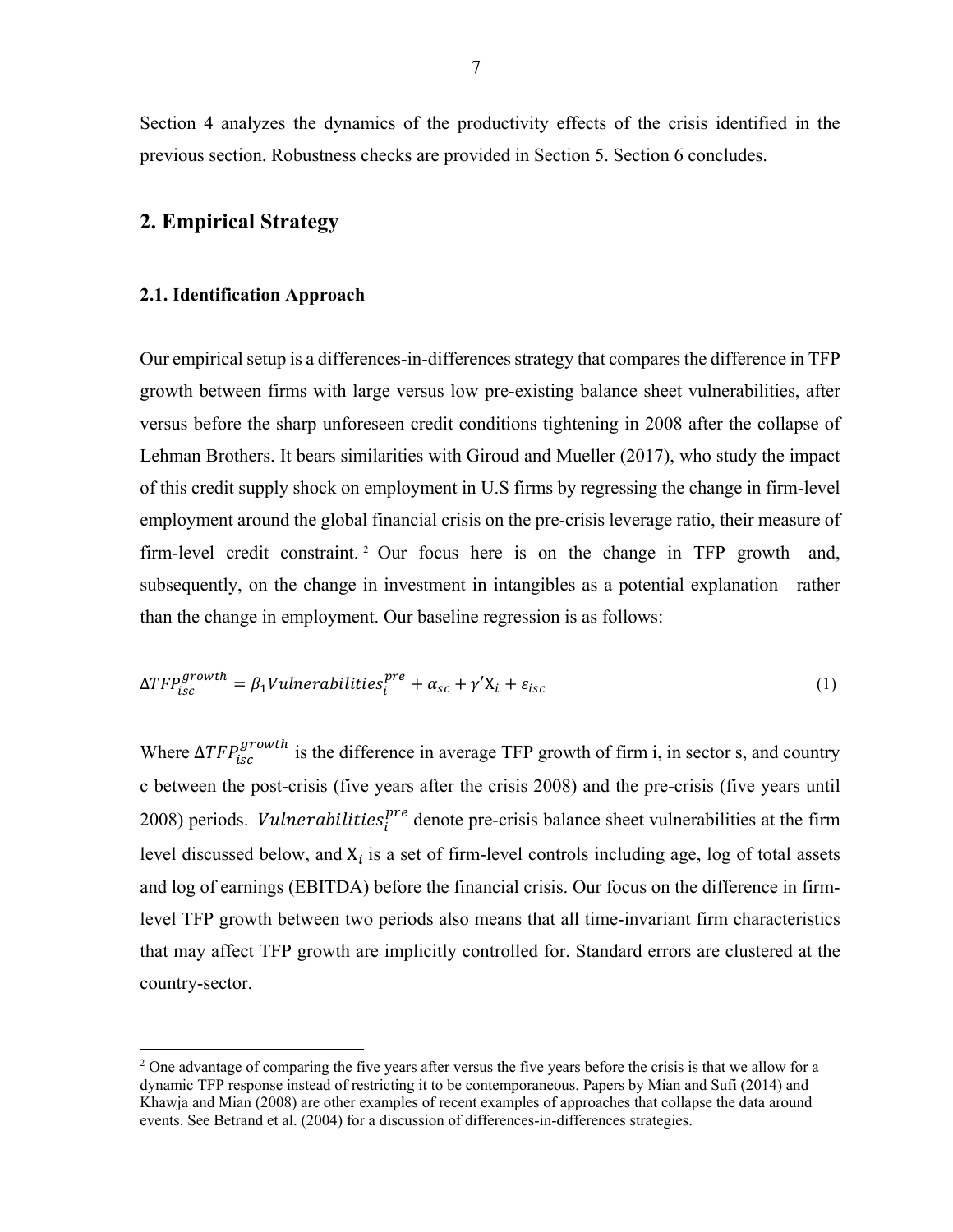Importantly, our specification includes country-sector fixed effects. This implies that we compare the change in average TFP growth between more and less vulnerable firms within narrowly defined country-sector cells. This control is crucial because it is well established, for instance, that some sectors rely more heavily on external finance than others, and tend to have higher leverage ratios as a result (Rajan and Zingales, 1998). It could also be that firms' productivity in trade-intensive sectors in export-oriented countries may have suffered more than others from the trade slowdown after the crisis (Alcalá and Ciccone, 2004). Likewise, in certain countries the crisis-related decline in demand and its cyclical impact on measured productivity may have been greater in certain sectors, such as construction, than in others. Finally, policy changes such as tax, product or labor market reforms in some countries in the aftermath of the crisis might have affected productivity growth in certain sectors more than in others. By including country-sector fixed effects, we rule out that our results may capture such factors.

In order to identify the impact of tighter credit conditions on the post-crisis decline in TFP growth in firms with pre-existing balance sheet vulnerabilities, we also exploit the fact that the magnitude of the credit supply shock that followed the collapse of Lehman Brothers in September 2008 varied across countries. If balance sheet vulnerabilities indeed contributed to weaken within-firm TFP growth when credit conditions tightened, we should expect this effect to have been larger in countries where credit conditions tightened more. We test for this conjecture by augmenting our baseline regression (1) with an interaction term as follows:

$$
\Delta TFP_{isc}^{growth} = \beta_1 Vullner abilities_i^{pre} + \beta_2 Vullner abilities_i^{pre} * \Delta CDS_c + \alpha_{sc} + \gamma' X_i + \varepsilon_{isc} \tag{2}
$$

Where  $\Delta CDS_c$  is the change in the average CDS spread of domestic banks in country c between the first and second halves of 2008. All else equal, banking systems whose CDS spreads rose more around the collapse of Lehman Brothers experienced a larger increase in perceived vulnerabilities, and a more adverse shock to credit supply as banks sought to strengthen their balance sheets. We argue that a greater exposure to the Lehman bankruptcy as reflected in a larger increase in domestic bank CDS spreads captures the exogenous tightening of credit conditions in the country considered. In other words, we use the variation in the exposure to the Lehman bankruptcy as it is a pre-determined variable that cannot be caused by the change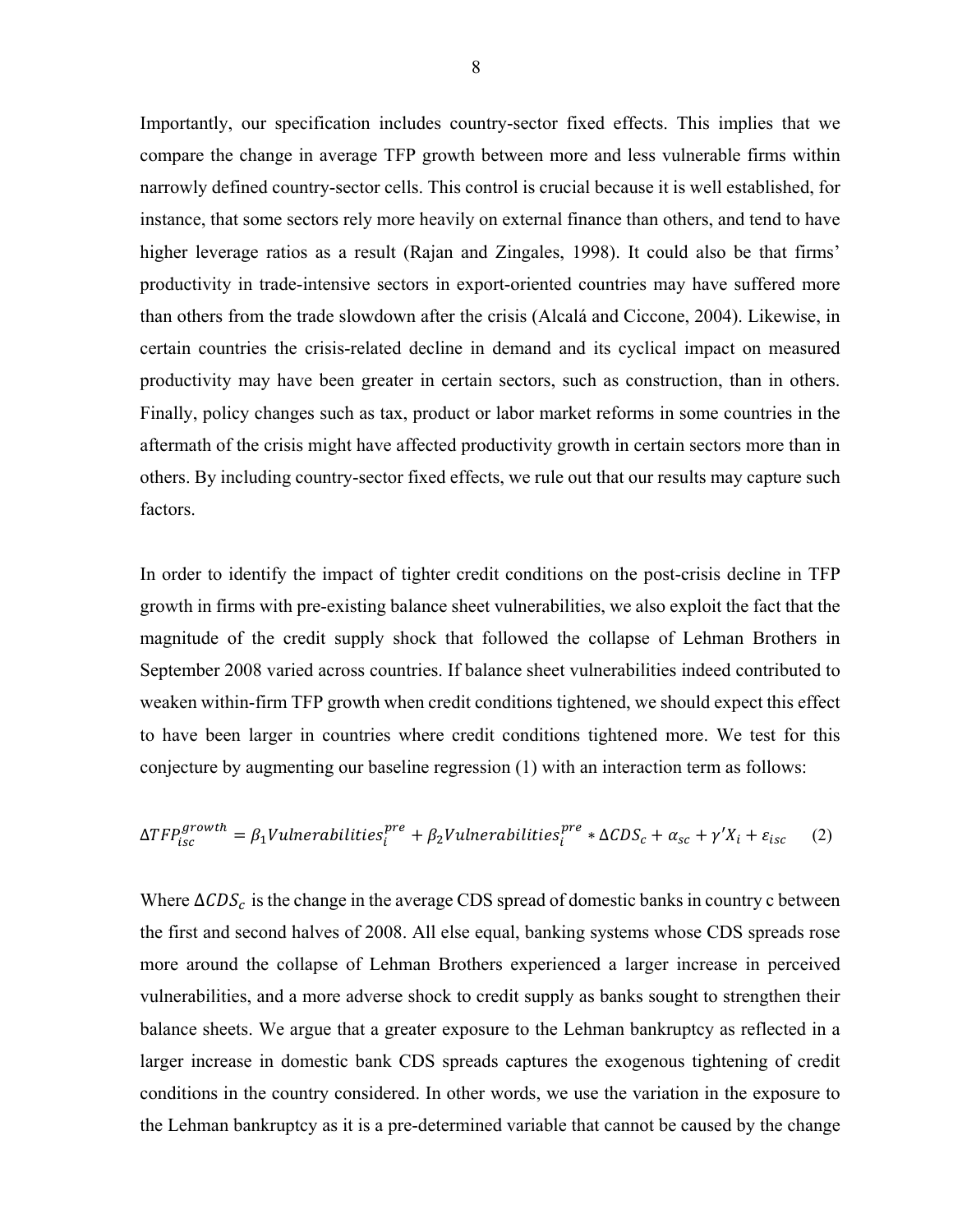in productivity growth around the crisis. Note that using the change in domestic bank CDS spreads as a measure of the tightening of credit conditions for domestic firms implicitly assumes that the latter rely heavily upon banks in their home country for their funding needs, and cannot fully tap other sources of credit as a substitute. This is a reasonable assumption given that our sample is dominated by small European firms that typically do have access to corporate bond markets, syndicated lending or cross-border bank lending.

We consider two distinct types of firm-level balance sheet vulnerabilities. The first one is leverage, which captures debt overhang risk. Giroud and Mueller (2017) argue that U.S firms with a higher pre-crisis leverage ratio faced greater financial constraints when credit conditions tightened after Lehman, and were forced to lay-off more workers as a result. Our focus here is instead on a possible impact of TFP growth. Our second measure of financial vulnerability captures *ex-ante* rollover-risk and is the share of debt prior to the crisis that was scheduled to mature during the crisis, measured as the share of current liabilities (maturing within a year) at the end of 2007. Because the September 2008 shock to credit conditions was unforeseen, firms' debt structure prior to this event is unlikely to be correlated with other unobserved firm characteristics that might correlate with the magnitude of the decline in their TFP growth postcrisis. For this reason, the share of pre-crisis debt maturing during the crisis is our preferred firm-level measure of financial vulnerability. This is in similar spirit as Almeida et al. (2009) who exploit heterogeneity in pre-crisis long-term debt maturity structure.

#### **2.2. Data and stylized facts**

 $\overline{a}$ 

Our firm-level variables are drawn from ORBIS, a unique cross-country longitudinal dataset of both listed and unlisted firms provided by Bureau van Dijk. The dataset features harmonized and rich information on firms' productive activities (for instance, value-added output, capital stock, employment) and financial situation based on balance sheets and income statements (for instance, debt, assets, tangible and intangible fixed assets, long-term debt).<sup>3</sup>

<sup>&</sup>lt;sup>3</sup> See Gal (2013), Kalemli-Özcan et al. (2015) and Gal and Hijzen (2016) for a more detailed description of the dataset.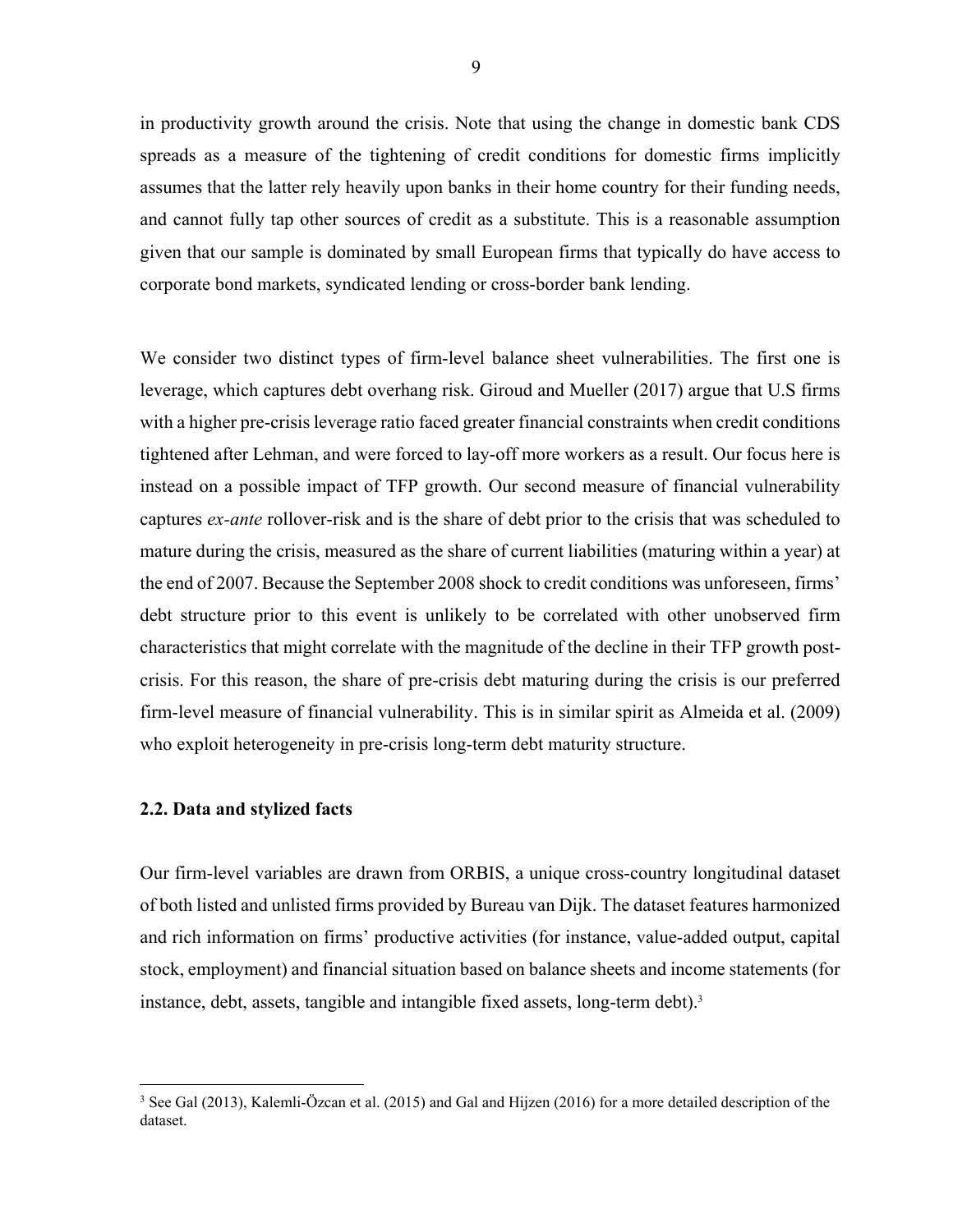We focus on 15 advanced economies for which we also have information on aggregate financial and credit conditions over this period, namely Austria, Belgium, Denmark, Germany, Spain, France, Greece, Italy, Japan, Korea, the Netherlands, Portugal, Slovenia, the United Kingdom and the United States. We study firms in the non-farm, non-financial business sector, which corresponds to the two-digit industry codes 5-82 in NACE Rev.2., covering both manufacturing and a number of service sectors including for example real estate and profession/scientific/technical activities.4

To ensure consistency and comparability of monetary variables across countries and over time, we adopt the methodology followed in particular by Gal and Hijzen (2016). First, the original data recorded in USD are converted into local currency. Subsequently, nominal variables are turned into real variables by applying local currency deflators obtained from OECD STAN (ISIC4 version), which are rebased to 2005 US dollars using country-industry level PPPs obtained from Timmer and Inklaar (2014). In addition, we exclude very small firms (less than 3 employees), a common practice in studies using firm-level data, due to concerns regarding the reliability of the data as well as the consistency of variables over time. Also, we restrict our analysis to firms that report at least four consecutive periods.

Matched with these firm-level variables are aggregate, country-level financial and credit conditions variables drawn from other sources. The main one is an economy-wide measure of bank CDS spreads in each country in our sample, which is computed as the simple average of CDS spreads across the country's banks.<sup>5</sup> The change in the average CDS spread featured in equation (2) is computed as difference in the average CDS spread between the two quarters before and the two quarters after the Lehman bankruptcy.

The main dependent variable used in the analysis is firm-level TFP growth, which we compute using real value added, real capital stock and the number of employees available in each firm's

 $\overline{a}$ 

<sup>4</sup> See Eurostat (2008) for further information on the categorization and correspondence with other sector classifications (http://ec.europa.eu/eurostat/documents/3859598/5902521/KS-RA-07-015-EN.PDF).

<sup>&</sup>lt;sup>5</sup> Results are robust to considering the principal component instead.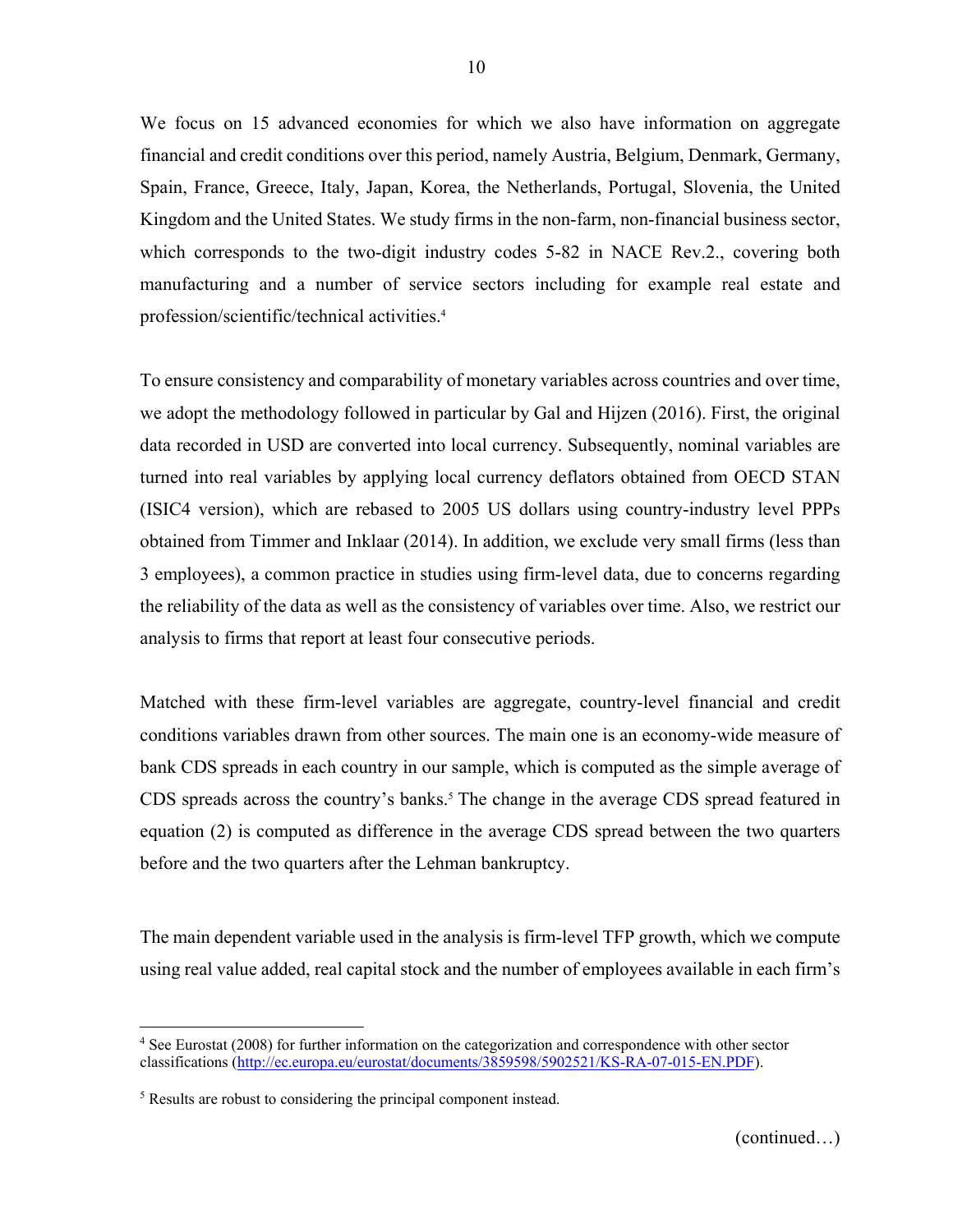balance sheet, and applying the control function proposed by Wooldridge (2009).<sup>6</sup> The real capital stock and investment series for each firm are derived from the dynamic evolution of the capital stock following the perpetual inventory method (PIM), using information on depreciation and tangible fixed assets in the balance sheet (for more details, see Gal, 2013; Gal and Hijzen, 2016). As a robustness check for our results, we also use labor productivity, which is measured as the total real value added output per employed worker.

As regards our measures of pre-crisis financial vulnerabilities, the leverage ratio is calculated as the ratio of the sum of current liabilities and long-term debt to total assets, averaged from 2003 to 2007. Our rollover risk variable is computed as the ratio of current liabilities (i.e. debt maturing within a year) to total sales in the 2007 balance sheet.

Summary statistics for the dataset are provided in Table 1. It shows that the median firm experienced a large drop in within TFP growth after the financial crisis of 2008, from 1.77 percent to -4.35 percent.<sup>7</sup> The two financial vulnerability variables show substantial variation across firms. The median leverage ratio is 8.71% with a standard deviation of 17.83%. The amount of debt maturing in 2008 as a ratio of 2007 sales is 26.64% for the median firm, with a standard deviation of 23.95%.

| Table 1. Summary Statistics   |        |       |                                 |           |
|-------------------------------|--------|-------|---------------------------------|-----------|
|                               |        |       |                                 | Standard  |
|                               | Median |       | 25th Percentile 75th Percentile | Deviation |
| Average TFP Growth Pre-Crisis | 1.77   | -7.50 | 11.50                           | 17.38     |

 $\overline{a}$ <sup>6</sup> Building on the identification of production function as proposed by Olley and Pakes (1996) and Levinsohn and Petrin (2003), Wooldridge (2009) provides a single-equation instrumental variable approach to control for the correlation between factor inputs (intermediates) and unobserved firm productivity by proxying the latter with a function of observed firm characteristics that reflect a firm's reaction to productivity changes. The use of revenue productivity implies that firm-specific price variations within each sector affect our productivity estimates. While these can, all else equal, reflect quality changes, they can also reflect market power of the firm. If more resilent firms increased prices since the crisis, this would mechanically result in relatively higher measured productivity growth for these firms. However, since Gilchrist et al. (2017) show that financially constrained firms raised prices during the financial crisis, our results would be if anything, downward biased. See also Syverson (2011) for a discussion of these pros and cons of using revenue-based productivity.

<sup>&</sup>lt;sup>7</sup> Since we only focus on within-firm TFP growth and the summary statistics are not weighted, the numbers are very large.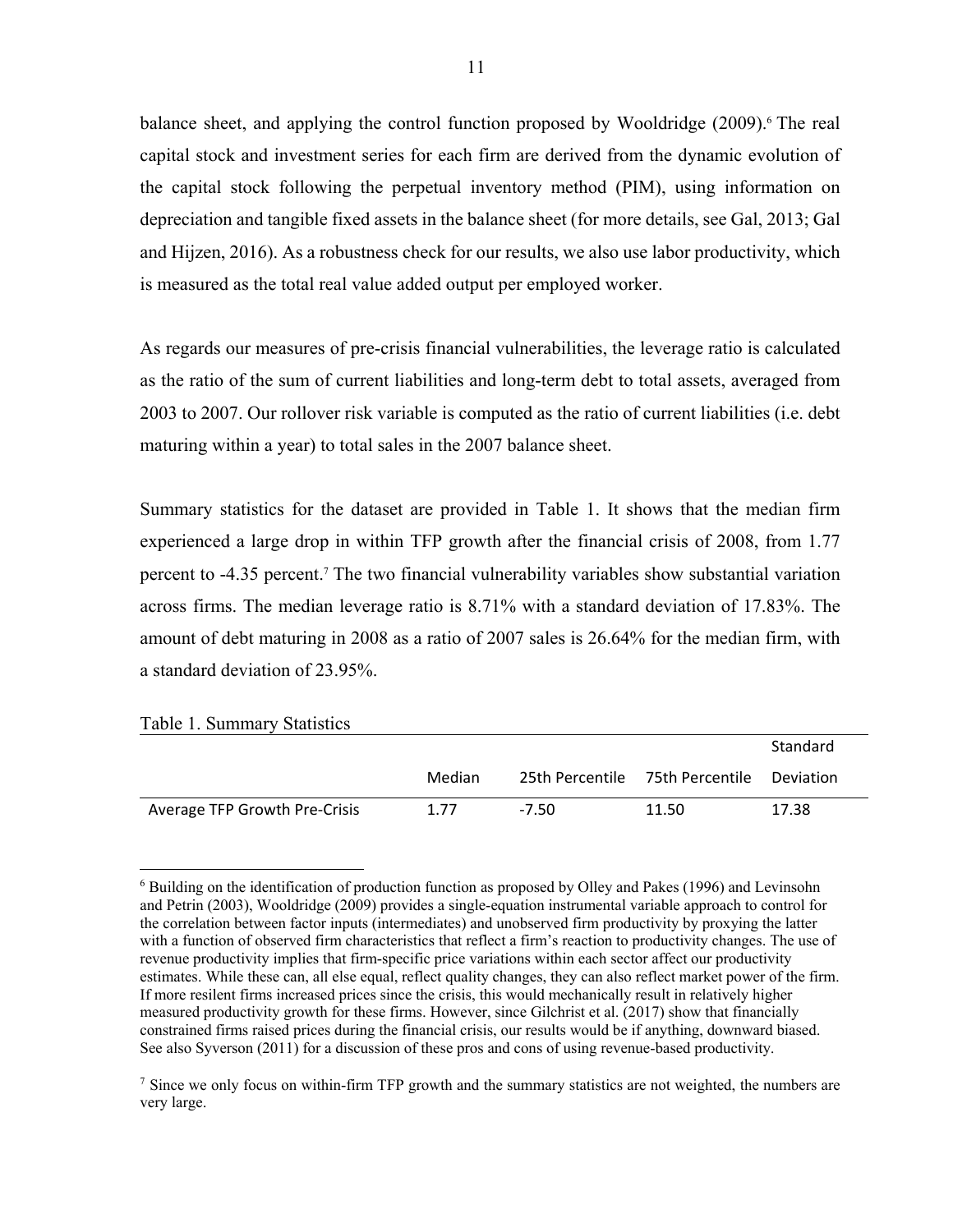| Average TFP Growth Post-Crisis | $-4.35$ | $-17.0$  | 4.73  | 17.19 |
|--------------------------------|---------|----------|-------|-------|
| ΔTFP Growth                    | $-7.12$ | $-27.67$ | 9.22  | 32.80 |
| Leverage Pre-Crisis            | 8.71    | 1.23     | 23.11 | 17.83 |
| Debt Maturing 2008             | 26.64   | 16.66    | 42.84 | 23.95 |

Note: `Average TFP Growth Pre-Crisis' is the average TFP growth rate pre-crisis. `Average TFP Growth Post-Crisis' is the average TFP growth rate post-crisis. `ΔTFP Growth' is the difference in the TFP growth rate post vs. pre-crisis. `Percentage Change in Leverage Ratio' is the percentage change in the leverage ratio. `Leverage Pre-Crisis' is the average pre-crisis debt-to-assets ratio. `Debt Maturing 2008' is the amount of debt maturing in 2008 divided by average total sales pre-crisis. The post-crisis sample starts in 2008.

Figure 1 shows the TFP level path for firms with different degrees of financial vulnerability at the onset of the crisis. Before the crisis, both panels show that "weak" firms (solid lines) experienced just as strong productivity growth as "resilient" firms (dotted lines). However, after 2008, trajectories differed, particularly between firms facing different degrees of ex-ante rollover risk. It is worth noting that the large gap between weak and resilient firms that opens up in 2009 is not closed by 2013 (the last available year in our sample) and indeed seems to keep on rising.





Note: The TFP level path is shown as an index taking value 100 in 2005. `High Leverage' corresponds to the 75th percentile of the distribution of `Leverage Pre-Crisis' across all firms in our sample. `Low Leverage' corresponds to the 25th percentile of the distribution of `Leverage Pre-Crisis'. 'Leverage Pre-Crisis' is the average pre-crisis debt over assets ratio. `High Debt Maturing in 2008' corresponds to the 75th percentile of the distribution of `Debt Maturing in 2008'. `Low Debt Maturing in 2008' corresponds to the 25th percentile of the distribution of `Debt Maturing in 2008'. `Debt Maturing in 2008' is the amount of debt maturing in 2008 divided by average total sales pre-crisis.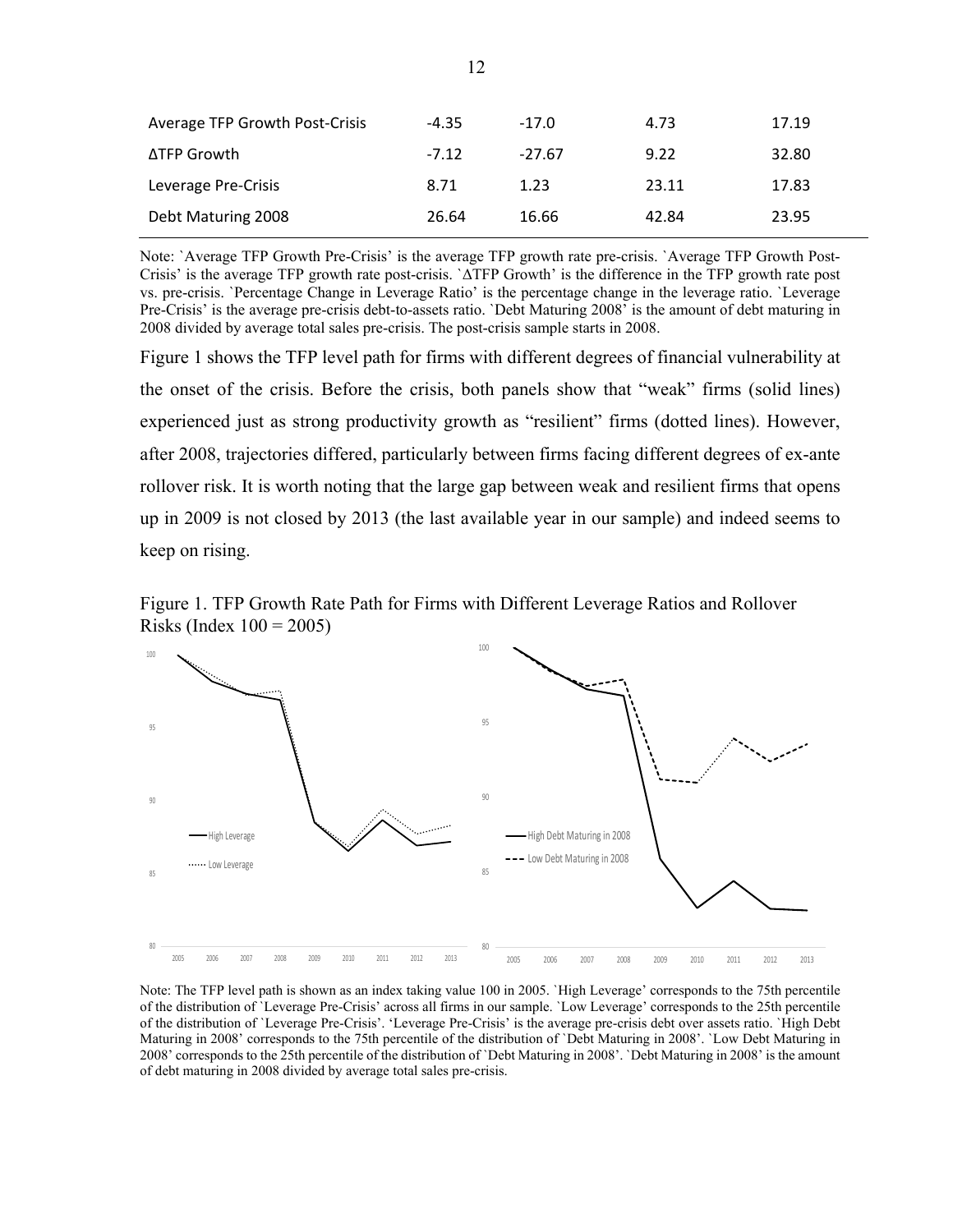#### **3. Empirical Results**

This section first presents our productivity growth regression results and then investigates the role of intangible investment as one possible channel through which tighter credit conditions may have affected post-crisis TFP growth in more vulnerable firms. We start with estimates of our baseline regression (1), followed by estimates of our extended specification (2) that exploits the cross-country heterogeneity in the degree of tightening of credit conditions around the collapse of Lehman Brothers (Section 3.1). Section 3.2 runs a placebo test that checks whether the effects of financial frictions vanish when focusing instead on the recession of the early 2000s—a "regular" recession that was not accompanied by a financial crisis. In Section 3.3, we investigate the role of weaker intangible investment as one channel through which financial frictions may have contributed to the post-crisis productivity slowdown.

#### **3.1. Baseline and extended specifications**

<u>.</u>

Table 2 shows our baseline regression results. Firms with more vulnerable balance sheets experienced a stronger decline in TFP growth, with both the leverage ratio and the share of debt maturing in 2008 coming out as highly significant (columns 1 and 2) Both variables remain statistically significant at the 1% confidence level when entered simultaneously, with almost no change in coefficients (column 3). This reflects that the share of debt maturing in 2008 is uncorrelated with the leverage ratio, and that both sources of financial friction played a distinct role in the post-crisis TFP slowdown. Their estimated impact is quantitatively large: a 10 percentage point higher leverage ratio was associated with a 0.36 percentage point decline in average annual TFP growth after the crisis, while a 10 percentage points increase in the share of debt maturing in 2008 was associated with a 0.9 percentage point drop in annual TFP growth.8

<sup>&</sup>lt;sup>8</sup> These results are quantitatively and statistically robust to controlling additionally for each firms' average rollover risk over the years 2003-2007. This further shows that our results are not driven by the fact that firms that had balance sheet vulnerabilities on the eve of the financial crisis were intrinsically weak firms that were structurally forced to raise short-term debt as a result.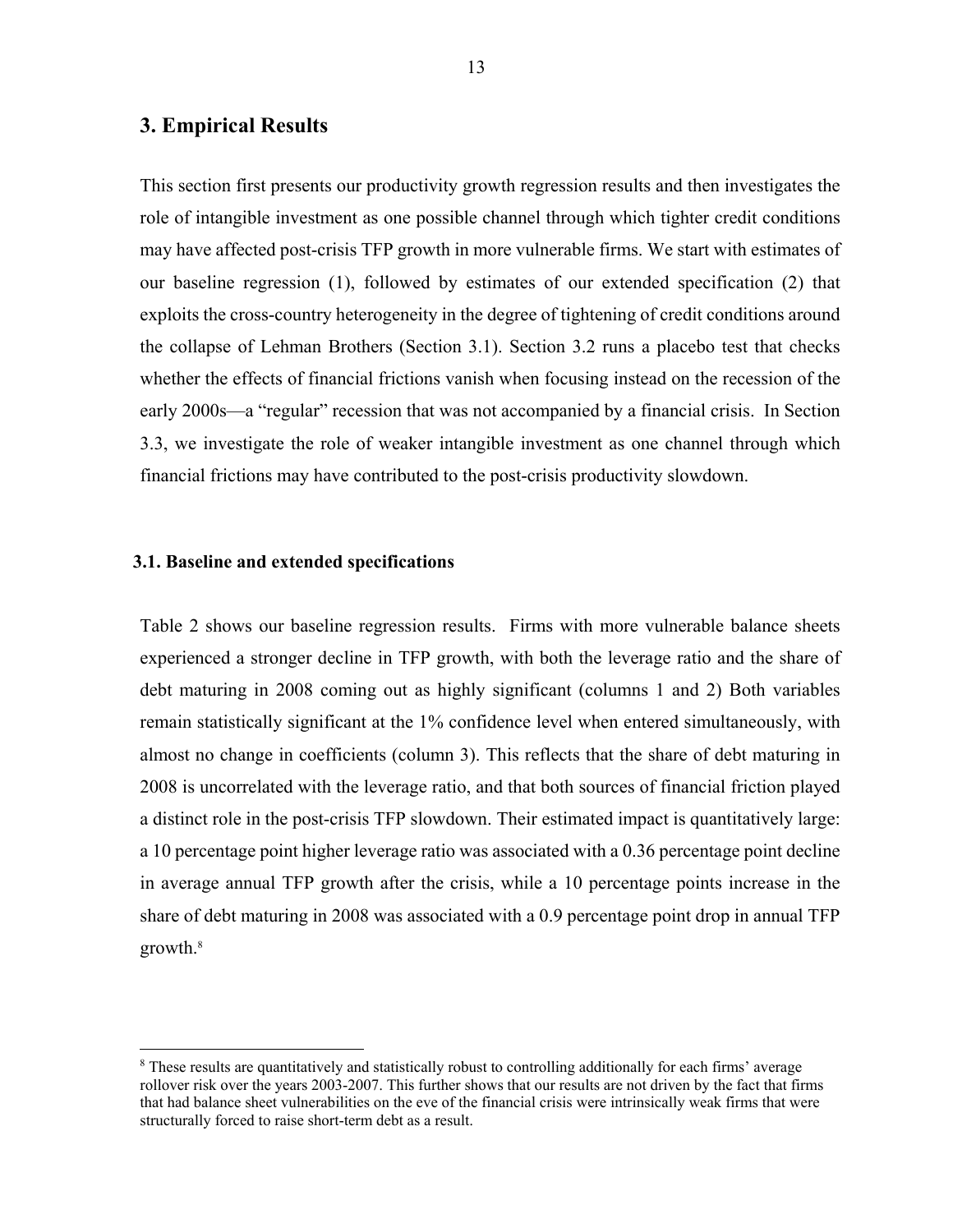These results are illustrated graphically in Figure 2, which shows the implied difference in average TFP growth between pre- and post-crisis periods for firms at the 75<sup>th</sup> and 25<sup>th</sup> percentiles of the cross-firm distribution of the indicators of financial vulnerability (strong and weak firms, respectively). While both types of firms experienced comparable TFP growth until 2008 (black bars), the post-crisis drop in TFP growth was much less in the former (grey bars) than in the latter (shaded bars).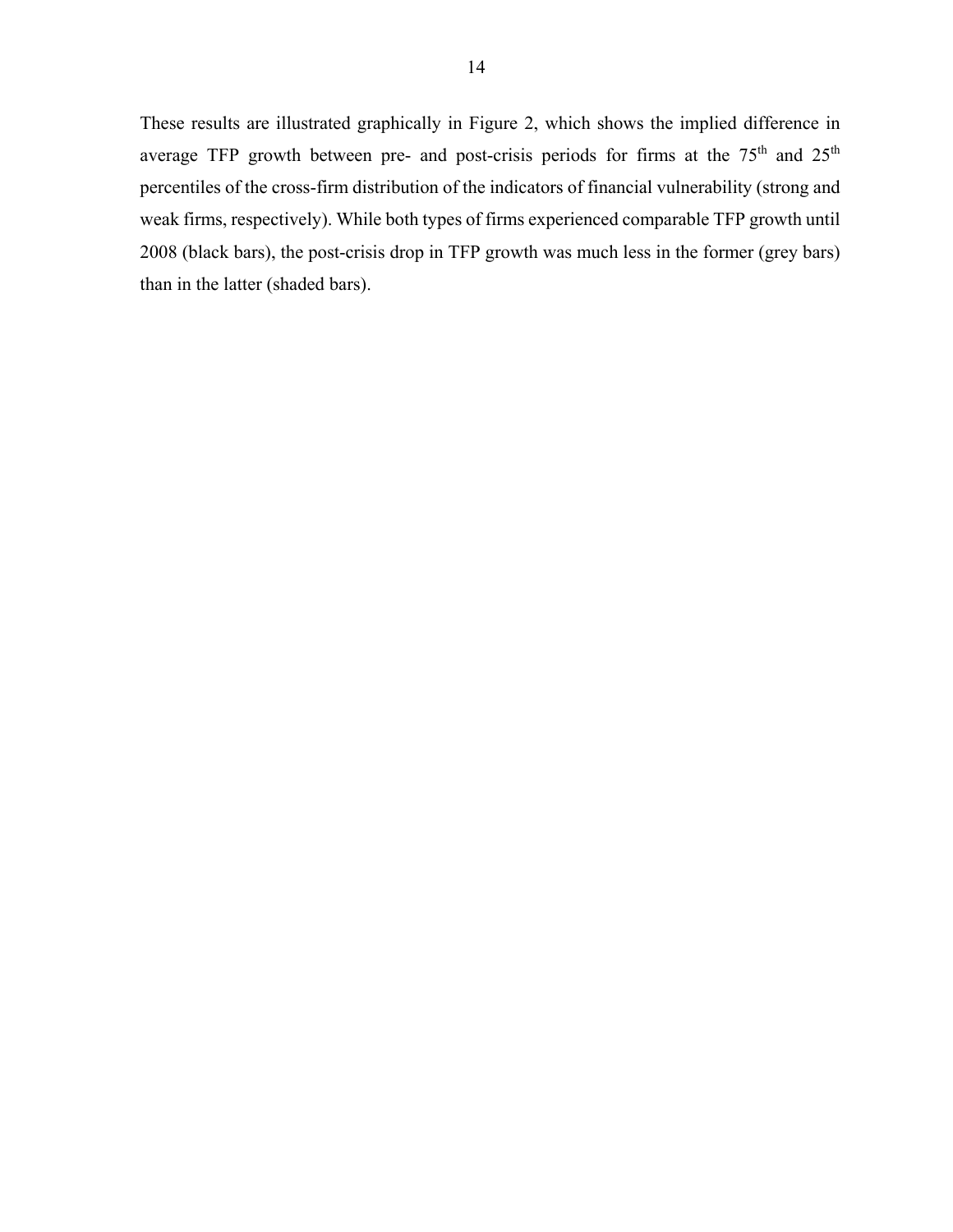|                     | (1)         | (2)         | (3)         |
|---------------------|-------------|-------------|-------------|
|                     |             | ∆TFP Growth |             |
| Leverage Pre-Crisis | $-0.047***$ |             | $-0.036***$ |
|                     | (0.008)     |             | (0.006)     |
|                     |             |             |             |
| Debt Maturing 2008  |             | $-0.094***$ | $-0.091***$ |
|                     |             | (0.010)     | (0.010)     |
| Controls            | Yes         | Yes         | Yes         |
| R-squared           | 0.149       | 0.151       | 0.151       |
| N                   | 134,838     | 134,838     | 134,838     |
| Country*Sector FE   | Yes         | Yes         | Yes         |

#### Table 2: Baseline Regression Results

Note: The dependent variable `ΔTFP Growth' is the difference in the average TFP growth rate between post- and pre-crisis periods. `Leverage Pre-Crisis' is the average pre-crisis debt-to-assets ratio. `Debt Maturing in 2008' is the amount of debt maturing in 2008 divided by average total sales pre-crisis. The post-crisis period starts in 2008. Firm-specific controls include firm age, size of assets and earnings (EBITDA). Standard errors in parentheses. Standard errors are clustered at the country-sector level. \*: significant at 10% level; \*\*: significant at 5% level; \*\*\*: significant at 1% level.

# Figure 2. Estimated TFP Growth Decline for Firms with Different Leverage Ratios and Rollover Risks



Note: `ΔTFP Growth' is the difference in the average TFP growth rate between the post- and pre-crisis periods. `Average TFP Growth Pre (Post) -Crisis' is the average TFP growth rate pre-crisis (post-crisis). 'Leverage Pre-Crisis' is the average precrisis debt-to-assets ratio. `High (Low) Leverage Pre-crisis' corresponds to the  $75<sup>th</sup>$  percentile ( $25<sup>th</sup>$  percentile) of the crossfirm distribution of `Leverage Pre-Crisis'. `Debt Maturing in 2008' is the amount of debt maturing in 2008 divided by average total sales pre-crisis. `High (Low) Debt Maturing 2008' corresponds to the 75th percentile ( $25<sup>th</sup>$  percentile) of the cross-firm distribution of `Debt Maturing 2008'. The post-crisis sample starts in 2008. Estimates are obtained from Table 2 column (3).

In order to explore whether this relationship is stronger for firms in locations where banks were exposed more to the Lehman bankruptcy, we estimate our extended specification (2)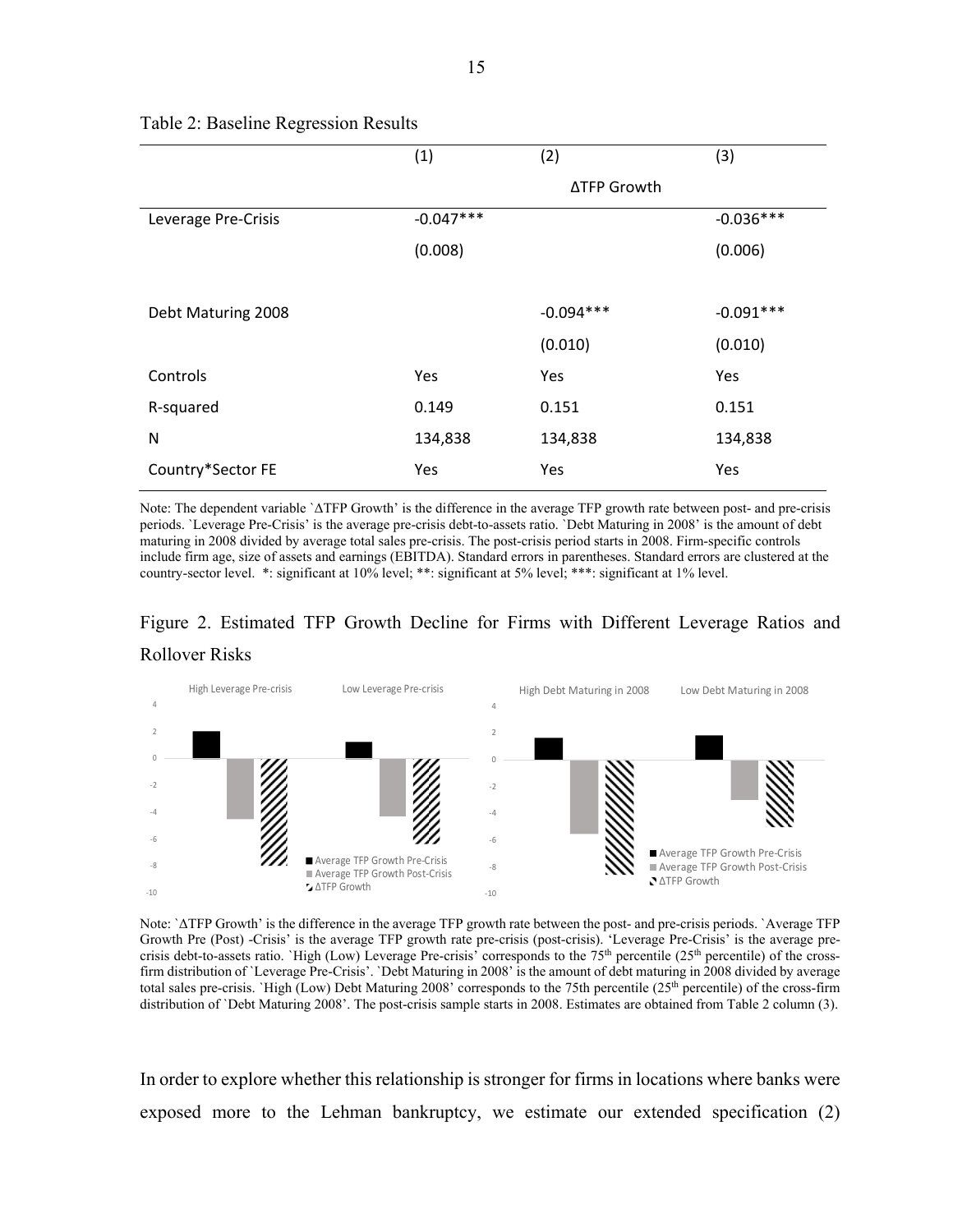interacting our pre-crisis measures of firm-level vulnerabilities with the change in the average CDS spread of domestic banks between the first and second halves of 2008.<sup>9</sup> We demean the latter variable (ΔCDS) by its country sample mean. Hence, a one unit change in ΔCDS reflects a 1 percentage point or 100 basis point larger increase in the CDS spread after the Lehman bankruptcy than in the average country in our sample. Demeaning ΔCDS also allows us to interpret the direct effect of firm-level vulnerabilities (coefficient  $\beta_1$ ) as their effect on the change in TFP growth in the average firm in the average country.10

The results reported in Table 3 confirm the role played by tighter credit conditions in the postcrisis TFP slowdown of firms with pre-existing balance sheet vulnerabilities vis-à-vis their less vulnerable counterparts. Interaction terms between both firm-level vulnerability measures and the country-wide change in bank CDS spreads are statistically significant at the 1% confidence level, as are the direct effects. Based on the results in column (3), in a country that experienced an average increase in bank CDS spreads, a 10 percentage point higher leverage ratio was associated with a 0.46 percentage point post-crisis decline in average annual TFP growth in the firm considered, while a 10 percentage points increase in the share of debt maturing in 2008 was associated with a 1.08 percentage point drop in annual TFP growth. But in a country where the increase in CDS spreads was 100 basis points larger than the average, the corresponding figures were 0.51 (rising to 0.97) and 0.64 (rising to 1.72) percentage points higher.

This cross-country heterogeneity is illustrated graphically in Figure 3, also using the estimates from column (3) in Table 3. The two bars from the left compares the post-crisis decline in TFP growth for firms that lie on the  $25<sup>th</sup>$  (low leverage) and  $75<sup>th</sup>$  (high leverage) percentiles of the

 $\overline{a}$ 

<sup>9</sup> All results below are robust to considering the change in the average bank CDS spread over a narrower window, namely between the week before and the week after the collapse of Lehman Brothers (sourced from Datastream again). This is because the exogenous spike in CDS spreads seen in the aftermath of the Lehman was much larger than any other changes that took place during the year 2008, and as a result correlates strongly with the change in the average CDS between the first and second halves of 2008 we use in the regressions presented in this paper. In addition, the results are robust to using the principal component of the change in bank CDS spreads, rather than their simple average, for each country.

 $10$  The difference in coefficients on the direct effects of vulnerabilities between Tables 2 and 3 partly is due to the fact that the coefficient in Table 2 captures the impact in the average firm (not necessarily in the average country) while the coefficient in Table 3 captures the impact in the average firm in the average country.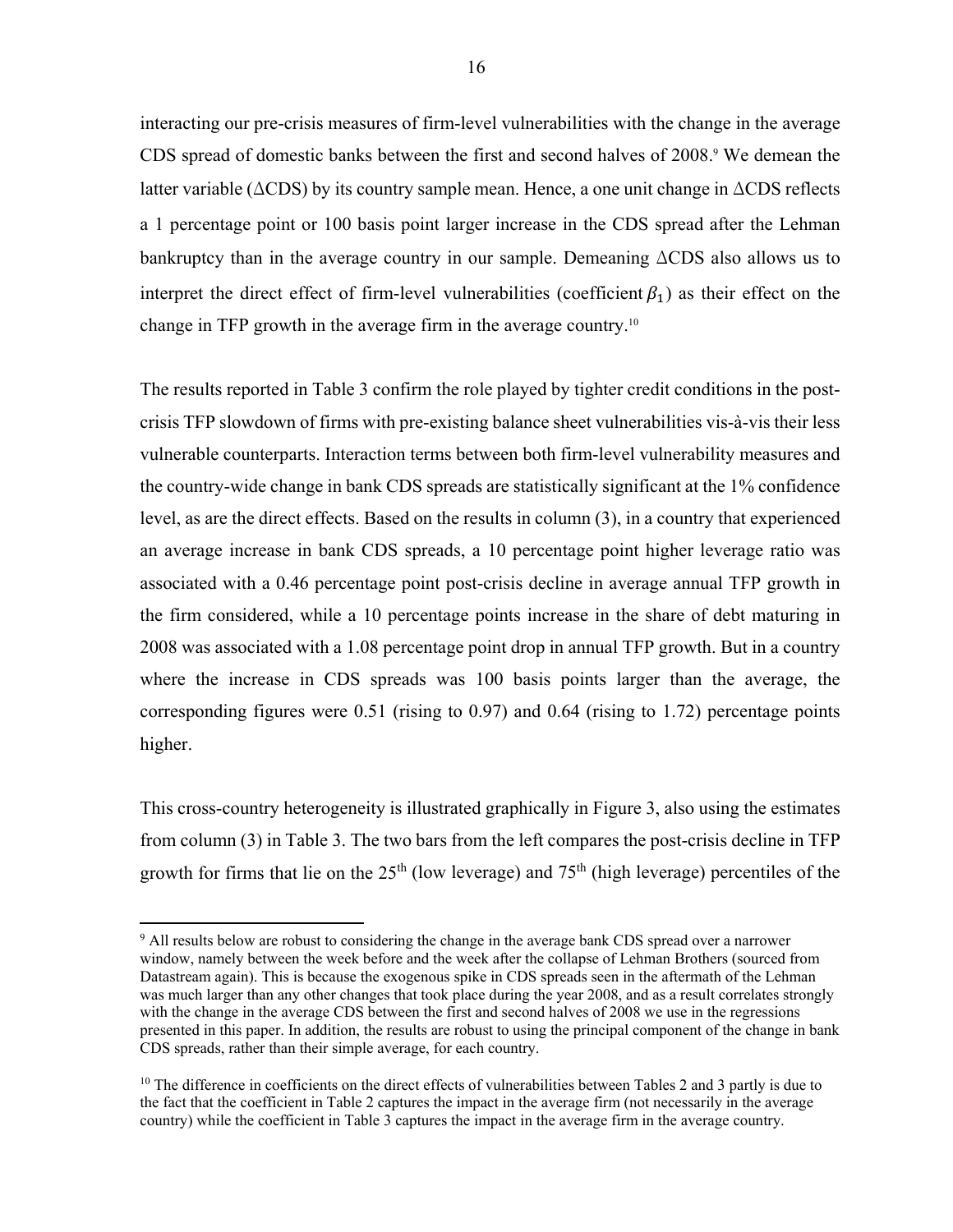pre-crisis leverage distribution for two hypothetical countries. These two hypothetical countries differ from one another by the degree of credit conditions tightening. Namely, a median country is compared to a country with tighter credit conditions where the change in CDS spreads around the Lehman bankruptcy lies on the  $75<sup>th</sup>$  percentile of the cross-country distribution of the change in CDS spreads. The difference is sizeable—higher pre-crisis leverage is associated with a substantially larger post-crisis decline in TFP growth if the firm was located in the country that faced a larger increase in bank CDS spreads. A higher share of debt maturing in 2008 (or rollover risk) was also associated with a larger decline in post-crisis TFP growth in the country where CDS spreads increased more (right two bars).

|                            | (1)         | (2)                | (3)         |
|----------------------------|-------------|--------------------|-------------|
|                            |             | <b>∆TFP Growth</b> |             |
| Leverage Pre-Crisis        | $-0.057***$ |                    | $-0.046***$ |
|                            | (0.009)     |                    | (0.010)     |
|                            |             |                    |             |
| Leverage Pre-Crisis * ACDS | $-0.056***$ |                    | $-0.051***$ |
|                            | (0.015)     |                    | (0.021)     |
|                            |             |                    |             |
| Debt Maturing 2008         |             | $-0.111***$        | $-0.108***$ |
|                            |             | (0.008)            | (0.008)     |
|                            |             |                    |             |
| Debt Maturing 2008 * ACDS  |             | $-0.068***$        | $-0.064***$ |
|                            |             | (0.017)            | (0.017)     |
| Controls                   | Yes         | Yes                | Yes         |
| R-squared                  | 0.163       | 0.167              | 0.167       |
| $\mathsf{N}$               | 104,275     | 104,275            | 104,275     |
| Country*Sector FE          | Yes         | Yes                | Yes         |

Table 3: Extended Specification: Accounting for the Cross-Country Heterogeneity in Exposure to the Collapse of Lehman Brothers

Note: The dependent variable `ΔTFP Growth' is the difference in the average TFP growth rate between the post- and precrisis periods. `Leverage Pre-Crisis' is the average pre-crisis debt-to-assets ratio. `Debt Maturing 2008' is the amount of debt maturing in 2008 divided by average total sales pre-crisis. The post-crisis period starts in 2008. `∆CDS' is the difference in the average CDS spread of banks in each country between the two quarters after and the two quarters before the Lehman bankruptcy. Firm-specific controls include firm age, size of assets and earnings (EBITDA). Standard errors in parentheses. Standard errors are clustered at the country-sector level. \*: significant at 10% level; \*\*: significant at 5% level; \*\*\*: significant at 1% level.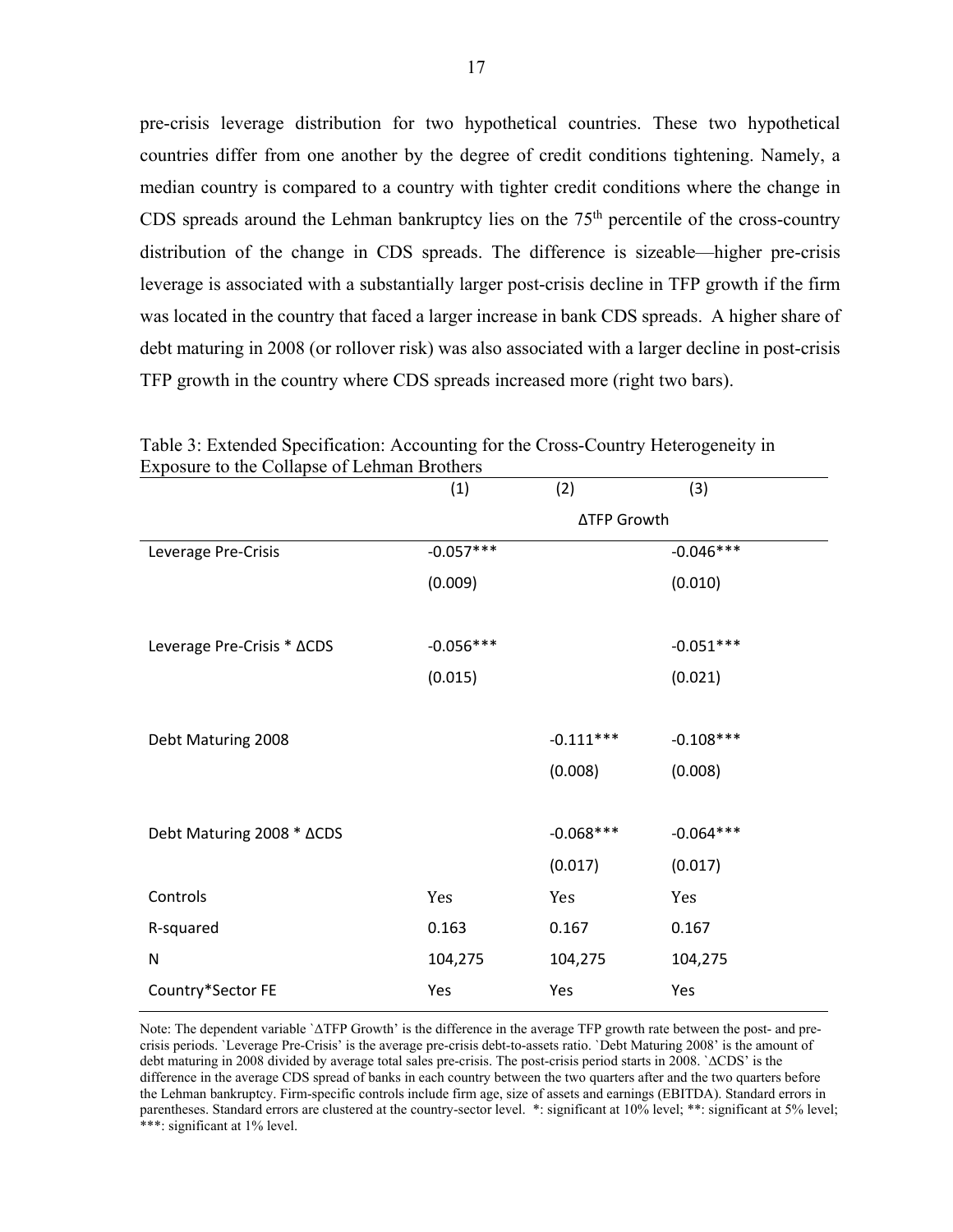



Note: `ΔTFP Growth' is the difference in the average TFP growth rate between post- and pre-crisis periods. 'Leverage Pre-Crisis' is the average pre-crisis debt-to-assets ratio. `High (Low) Leverage Pre-crisis' corresponds to the  $75<sup>th</sup> (25<sup>th</sup>)$  percentile of the cross-firm distribution of `Leverage Pre-Crisis'. `Rollover risk' is the amount of debt maturing in 2008 divided by average total sales pre-crisis. `High (Low) Debt Maturing 2008' corresponds to the 75<sup>th</sup> (25<sup>th</sup>) percentile of the cross-firm distribution of `Debt Maturing in 2008'. The `country where credit conditions deteriorated more' corresponds to the 75<sup>th</sup> percentile of the cross-country distribution of changes in the average bank CDS spreads between the two quarters after and the two quarters before the Lehman bankruptcy. The post-crisis sample starts in 2008. Estimates are obtained from Table 3 column (3).

How much of the total (firm-level) TFP growth slowdown can our findings account for? A simple back-of the-envelope calculation can provide an illustrative estimate. Let us assume that firms that did not have any debt maturing in 2008 did not face financial frictions and therefore did not experience any related slowdown in TFP growth. Using the coefficient of debt maturity 2008 in column (3) of Table 2 (-0.091) and multiplying it by each firm's share of debt maturing in 2008 yields each firm's estimated TFP growth loss due to pre-existing financial vulnerabilities. We then aggregate each individual firm's TFP growth loss, using their value added levels as weights, to derive the overall effect. This illustrative calculation yields an aggregate TFP growth loss of about 2.39 percentage points compared to a state in which there would have been no financial frictions. By comparison, the aggregate TFP growth drop observed in our sample, which can be calculated as the weighted sum of each firm's change in TFP growth between the pre- and post-crisis periods, is about of 6.37 percentage points. This tentatively suggests that the interplay between tighter credit conditions and firms' pre-existing financial vulnerabilities may account for some  $37\%$  ( $\sim$  2.39/6.37) of the total within-firm TFP growth loss after the GFC.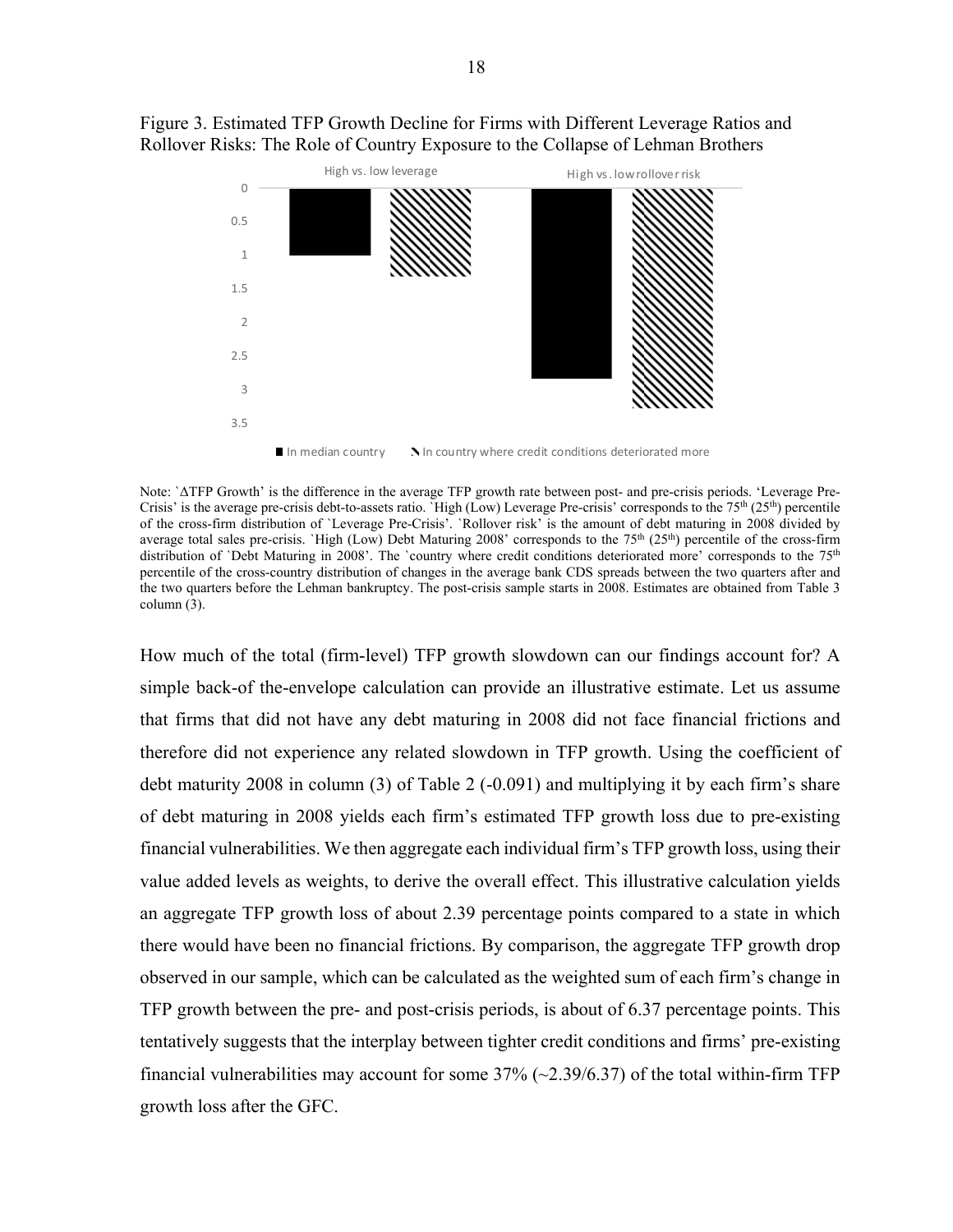#### **3.2. Placebo Test**

In order to confirm that our results reflect the peculiar nature of the GFC, which was associated with a massive credit supply shock, we run a placebo test under which we estimate the impact of firm-level financial vulnerabilities on the change in within-firm TFP growth after the 2000 recession that followed the burst of the dot-com bubble. Because this was a regular recession that was not associated with a financial crisis, when re-running regressions (1) and (2) with 2000 instead of 2008 as the assumed crisis year, we should not find any statistically significant impact of pre-2000 leverage and the share of debt maturing in 2000 on the change in firm-level TFP growth between the pre- and post-2000 recession periods. This is indeed what comes out of Table 2, where none of coefficients reported in columns  $(1) - (3)$  show any statistical significance.

| $1401$ $\sigma$ $1.140000$ $\sigma$ $1000$ . $20000$ $10000$ | (1)        | (2)         | (3)       |
|--------------------------------------------------------------|------------|-------------|-----------|
|                                                              |            | ∆TFP Growth |           |
| Leverage Pre-Crisis                                          | $-0.00383$ |             | 0.00620   |
|                                                              | (0.015)    |             | (0.017)   |
|                                                              |            |             |           |
| Debt Maturing 2000                                           |            | $-0.0657$   | $-0.0690$ |
|                                                              |            | (0.046)     | (0.050)   |
| Controls                                                     | Yes        | Yes         | Yes       |
| R-squared                                                    | 0.157      | 0.157       | 0.157     |
| N                                                            | 53,200     | 53,200      | 53,200    |
| Country*Sector FE                                            | Yes        | Yes         | Yes       |

#### Table 4. Placebo Test: Early 2000s Recession

Note: The placebo post-crisis period runs from 2000 until 2005, with 2000 assumed to be the crisis year. The dependent variable `ΔTFP Growth' is the difference in the average TFP growth rate between the post- and pre-crisis periods. `Leverage Pre-Crisis' is the average pre-crisis debt-to-assets ratio. `Debt Maturing 2000' is the amount of debt maturing in 2000 divided by average total sales pre-crisis. Firm-specific controls include firm age, size of assets and earnings (EBITDA). Standard errors are in parentheses. Standard errors are clustered at the country-sector level. \*: significant at 10% level; \*\*: significant at 5% level; \*\*\*: significant at 1% level.

These results are presented graphically in Figure 4. Unlike Figure 1 which showed starkly different post-crisis TFP growth paths for firms with different levels of pre-crisis financial vulnerabilities, Figure 4 shows no such difference around the 2000 recession. This is consistent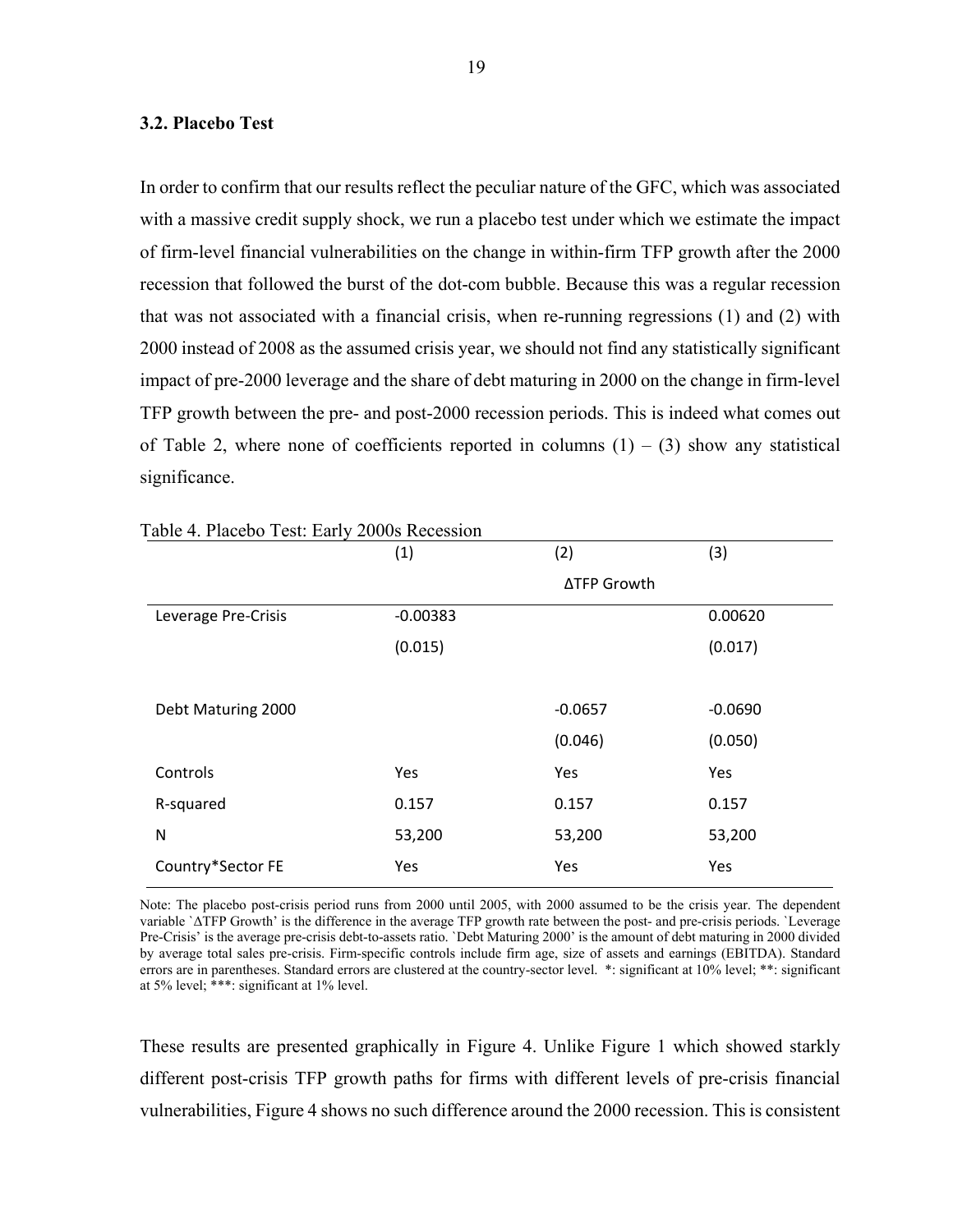with previous studies which show that banking-crisis-driven recessions tend to have a prolonged negative effect on investment and real GDP while regular recessions do not (Cerra and Saxena, 2008; Rioja et al., forthcoming). Our findings suggest that the role of financial frictions for TFP may be one channel through which financial crises have such a puzzling, permanent adverse effect on real GDP.





Note: The TFP level path is shown as an index taking value 100 in 1998. `High (Low) Leverage' corresponds to the 75th (25th) percentile of the cross-firm distribution of `Leverage Pre-2000'. 'Leverage Pre-2000' is the average pre-2000 debt-to-assets ratio. 'High (Low) Debt Maturing 2000' corresponds to the 75th (25th) percentile of the cross-firm distribution of `Debt Maturing 2000'. `Debt Maturing 2000' is the amount of debt maturing in 2000 divided by average total sales pre-2000.

#### **3.3. The Role of Intangible Investment**

Having established that financial frictions mattered for the post-GFC TFP slowdown, we now turn to the question of why they did so. While we do not attempt to provide a comprehensive answer to this question, we explore the role of weaker intangible investment as one possible channel. A wide range of recent studies have linked investments in intangible assets with productivity since the influential work of Corrado, Hulten and Sichel (2005, 2009). When hit by a financial shock, firms may adjust various types of investment differently depending on expected returns, risks and gestation periods (Holstrom and Tirole, 1997; Matsuyama, 2007; Garcia-Macia, 2016). While most forms of physical capital can be pledged as collateral to get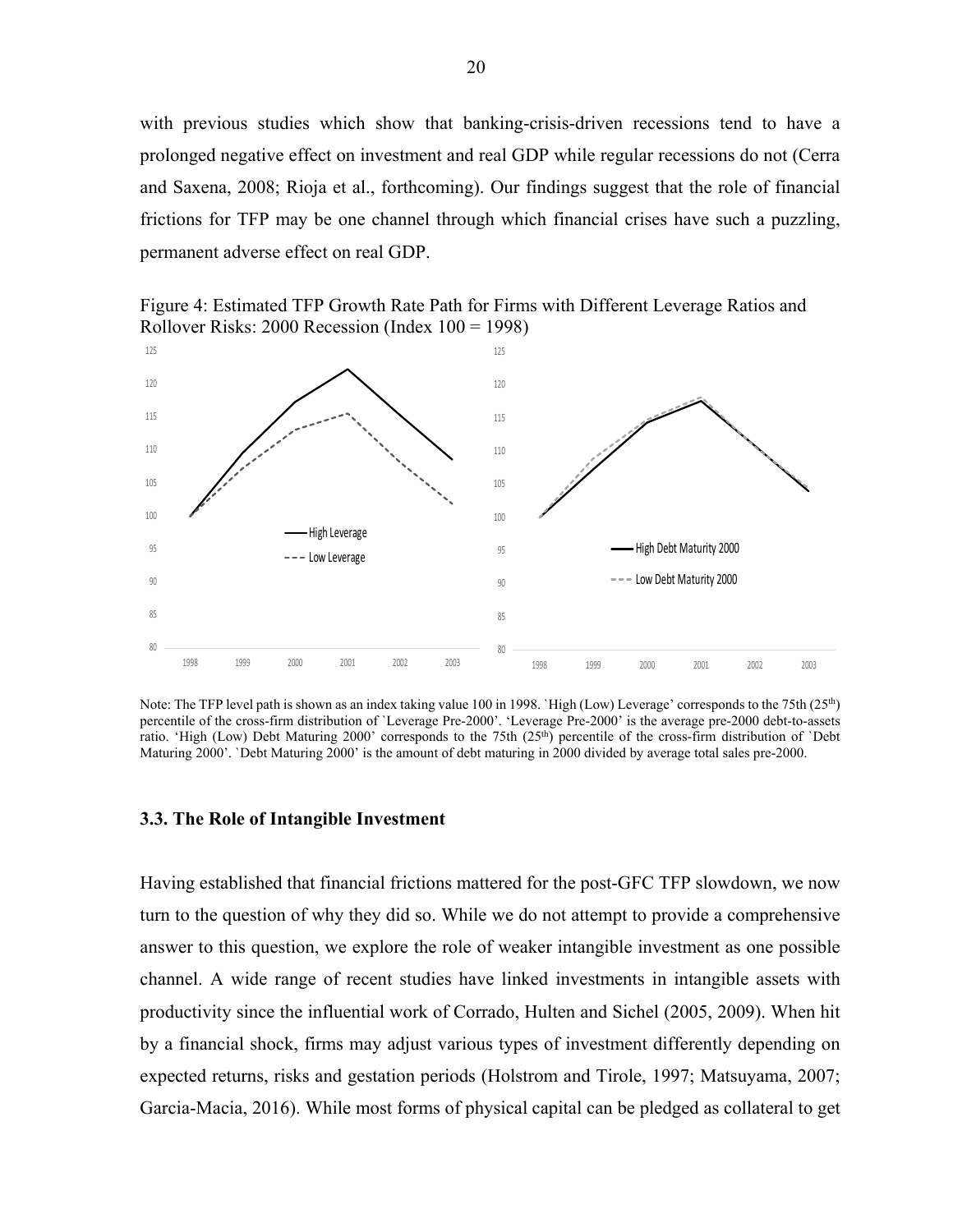a loan, intangible assets such as R&D or workforce training cannot. Furthermore, investments in intangible assets tend to translate more slowly into sales and also to be riskier. Therefore, our hypothesis is that credit-constrained firms cut their investment in intangible assets, contributing in part to a sharper productivity slowdown after the crisis.

To explore this question, we follow the same difference-in-differences strategy used earlier, only that now the change in the investment rate in intangible assets replaces the change in TFP growth as our dependent variable. We define the investment rate in intangibles as the change in the stock of intangible assets divided by value added available in ORBIS. This is comparable in spirit to the investment rate expressed as a share of GDP in national accounts. 11 The estimated specification is as follows:

$$
\Delta Inv\_Intan_{isc} = \alpha_{sc} + \beta_1 V \mu_{iter} \text{abilities}_{i}^{pre} + \beta_2 V \mu_{iter} \text{abilities}_{i}^{pre} * \Delta CDS_c + \gamma' X_i + \varepsilon_{isc} \tag{3}
$$

Table 5 shows the results. We find that firms with more vulnerable balance sheets indeed decreased their investment in intangible assets significantly more than their less vulnerable counterparts. This difference in investment behavior across firms was also statistically stronger in countries whose banking sectors were more exposed to the collapse of Lehman Brothers. Given that investment rates are typically much lower for intangible assets than for tangible ones, the estimates are also economically significant. In column (3), a 10 percentage point higher leverage ratio in the pre-crisis period is associated with a 0.23 percentage points larger drop in the intangible investment rate post-crisis in a country whose banking sector had an average exposure to the Lehman bankruptcy. This number rises to 0.66 percentage point in a country whose banking sector experienced a 100 basis point larger increase in CDS spreads than the average country. Likewise, a 10 percentage point higher share of debt maturing in 2008 is associated with a 0.19 larger decline in TFP growth in the average country, and with a 0.33 larger decline in a country where CDS spreads rose 100 basis points more than in the average country.

 $\overline{a}$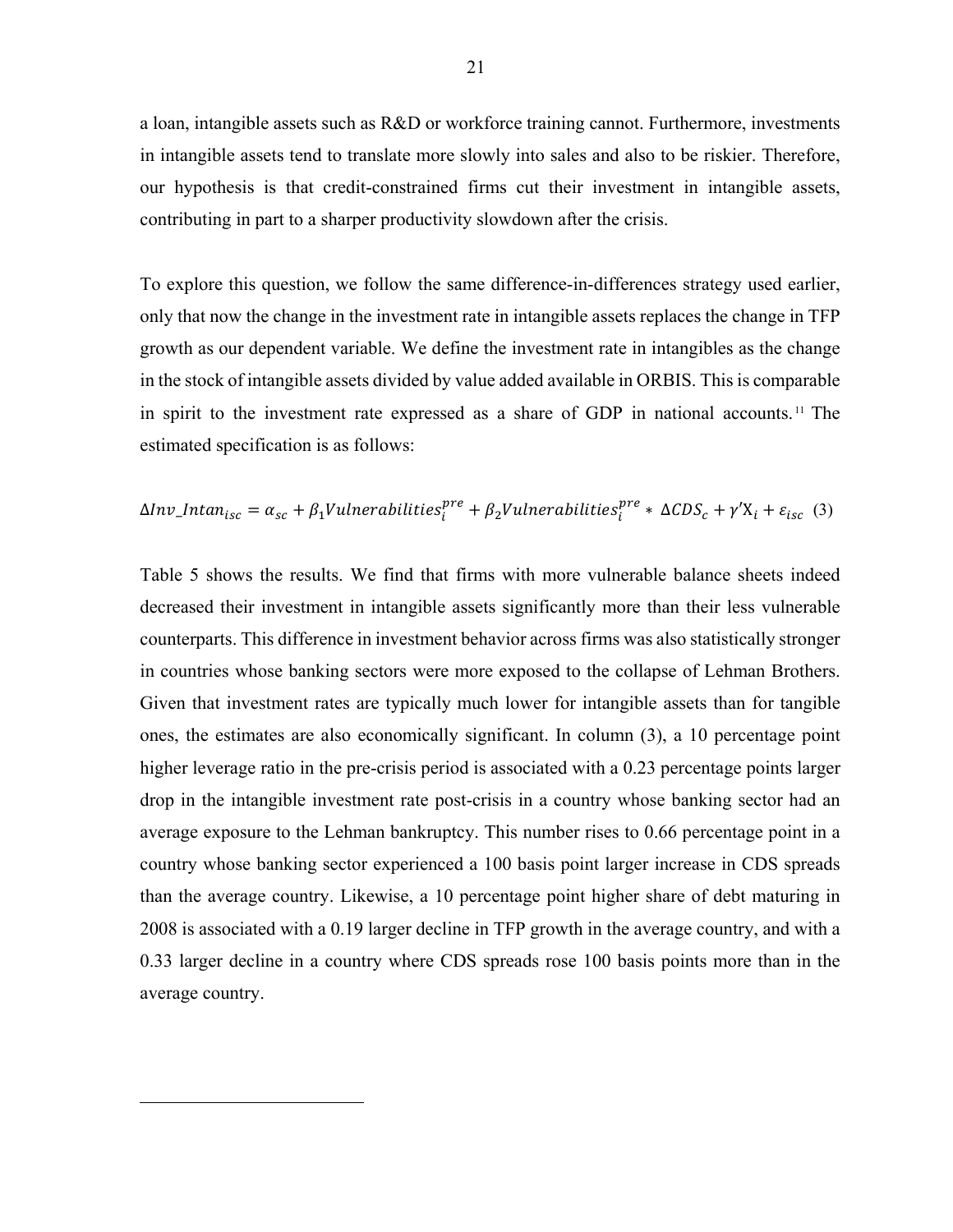| (1)                              | (2)         | (3)         |  |  |  |
|----------------------------------|-------------|-------------|--|--|--|
| Alnvestment in Intangible Assets |             |             |  |  |  |
| $-0.025***$                      |             | $-0.023***$ |  |  |  |
| (0.004)                          |             | (0.004)     |  |  |  |
|                                  |             |             |  |  |  |
| $-0.047***$                      |             | $-0.043***$ |  |  |  |
| (0.009)                          |             | (0.009)     |  |  |  |
|                                  |             |             |  |  |  |
|                                  | $-0.02***$  | $-0.019***$ |  |  |  |
|                                  | (0.002)     | (0.002)     |  |  |  |
|                                  |             |             |  |  |  |
|                                  | $-0.018***$ | $-0.014***$ |  |  |  |
|                                  | (0.004)     | (0.004)     |  |  |  |
| Yes                              | Yes         | Yes         |  |  |  |
| 0.041                            | 0.041       | 0.045       |  |  |  |
| 97,487                           | 97,487      | 97,487      |  |  |  |
| Yes                              | Yes         | Yes         |  |  |  |
|                                  |             |             |  |  |  |

Table 3: Intangible Investment Regression Results

Note: The dependent variable `ΔInvestment in Intangible Assets' is the difference in the investment in intangible assets as a ratio of value added post vs. pre-crisis. `Leverage Pre-Crisis' is the average pre-crisis debt-to-assets ratio. `Debt Maturing 2008' is the amount of debt maturing in 2008 divided by average total sales pre-crisis. The post-crisis period starts in 2008. `∆CDS' is the difference in the average CDS spread of banks in each country between the two quarters after and the two quarters before the Lehman bankruptcy. Firm-specific controls include firm age, size of assets and earnings (EBITDA). Standard errors in parentheses. Standard errors are clustered at the country-sector level. \*: significant at 10% level; \*\*: significant at 5% level; \*\*\*: significant at 1% level.

A graphical summary of Table 5 is shown in Figure 5. Firms that lie at the 25<sup>th</sup> percentile of the cross-firm distribution of financial vulnerability reduced their investment in intangible assets substantially less than firms that lie at the  $75<sup>th</sup>$  percentile. This relationship is stronger in countries that lie at the 75<sup>th</sup> percentile of the distribution of the change in CDS spreads around the Lehman Bankruptcy than in the average country.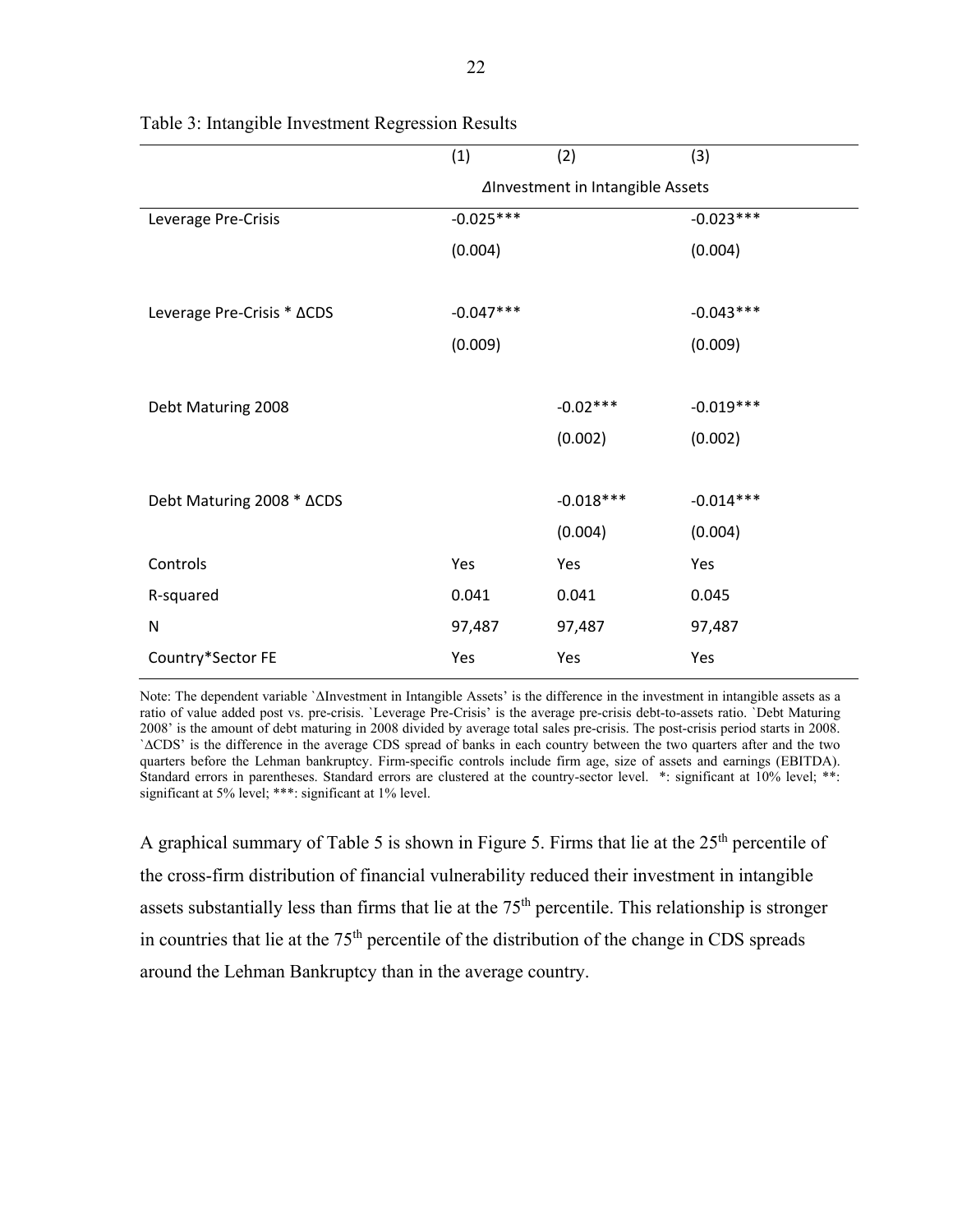

Figure 5. Estimated Decline in Investment Rate in Intangible Assets for Firms with Different Leverage Ratios and Rollover Risks

Note: `ΔInvestment in Intangible Assets' is the difference in the investment in intangible assets as a ratio of value added post vs. pre-crisis. 'Leverage Pre-Crisis' is the average pre-crisis debt-to-assets ratio. `High (Low) Leverage Pre-crisis' corresponds to the 75th (25th) percentile of the cross-firm distribution of `Leverage Pre-Crisis'. `Debt Maturing 2008' is the amount of debt maturing in 2008 divided by average total sales pre-crisis. `High (Low) Debt Maturing 2008' corresponds to the 75<sup>th</sup> (25<sup>th</sup>) percentile of the cross-firm distribution of 'Debt Maturing 2008'. The `country where credit conditions deteriorated more' corresponds to the 75<sup>th</sup> percentile of the cross-country distribution of changes in the average bank CDS spreads between the two quarters after and the two quarters before the Lehman bankruptcy. The post-crisis sample starts in 2008. Estimates are obtained from Table 5 column (3).

We also confirm that firms cut investment in intangibles more than investment in physical capital by estimating the following regression:

$$
\Delta \text{Share\_Intan}_{isc} = \alpha_{sc} + \beta_1 \text{Vulnerabilities}_i^{\text{pre}} + \beta_2 \text{Vulnerabilities}_i^{\text{pre}} * \Delta CDS_c + \gamma' X_i + \varepsilon_{isc}
$$
\n
$$
\tag{4}
$$

Which is similar to equation (4) but now considering as dependent variable the change in the share of intangibles in total assets. Total assets are the sum of tangible (or physical fixed) and intangible fixed assets.

Table 6 reports the results for equation (5). Firms with more vulnerable balance sheets indeed reduced the share of intangibles in total assets more than their less vulnerable counterparts. Using the estimates in column 3, a firm with a 10 percentage point higher leverage ratio reduced the share of intangible assets by 1.29 percentage points more than the average firm in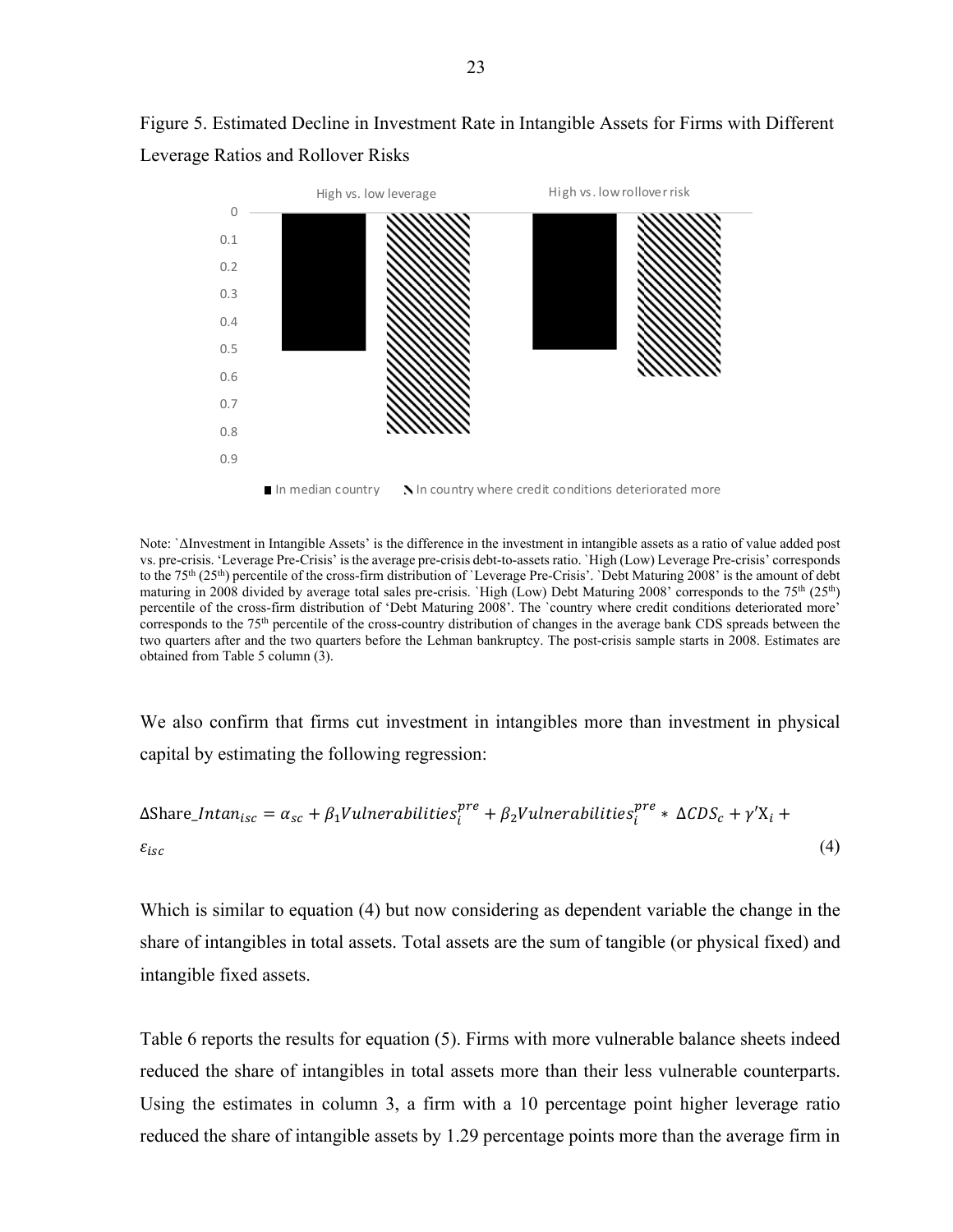the average country, and by 3.94 percentage points more than the average firm in a country where bank CDS spreads rose by 100 basis points more than in the average country. For a 10 percentage point increase in the share of debt maturing in 2008, the corresponding effects are 0.61 and 1.36 percentage points, respectively.

| Tuble 0. Share of manglole rissets regression research | (1)         | (2)                         | (3)         |
|--------------------------------------------------------|-------------|-----------------------------|-------------|
|                                                        |             | ∆Share of Intangible Assets |             |
| Leverage Pre-Crisis                                    | $-0.136***$ |                             | $-0.129***$ |
|                                                        | (0.018)     |                             | (0.018)     |
|                                                        |             |                             |             |
| Leverage Pre-Crisis * ACDS                             | $-0.277***$ |                             | $-0.265***$ |
|                                                        | (0.043)     |                             | (0.043)     |
|                                                        |             |                             |             |
| Debt Maturing 2008                                     |             | $-0.069***$                 | $-0.061***$ |
|                                                        |             | (0.009)                     | (0.009)     |
|                                                        |             |                             |             |
| Debt Maturing 2008* ACDS                               |             | $-0.103***$                 | $-0.075***$ |
|                                                        |             | (0.017)                     | (0.016)     |
| Controls                                               | Yes         | Yes                         | Yes         |
| R-squared                                              | 0.382       | 0.3795                      | 0.3835      |
| ${\sf N}$                                              | 101,150     | 101,150                     | 101.150     |
| Country*Sector FE                                      | Yes         | Yes                         | Yes         |

Table 6: Share of Intangible Assets Regression Results

Note: The dependent variable `ΔShare of Intangible Assets' is the difference in the share of intangible assets in total capital post vs. pre-crisis. `Leverage Pre-Crisis' is the average pre-crisis debt-to-assets ratio. `Debt Maturing 2008' is the amount of debt maturing in 2008 divided by average total sales pre-crisis. The post-crisis period starts in 2008. `∆CDS' is the difference in the average CDS spread of banks in each country between the two quarters after and the two quarters before the Lehman bankruptcy. Standard errors in parentheses. Firm-specific controls include firm age, size of assets and earnings (EBITDA). Standard errors in parentheses. Standard errors are clustered at the country-sector level. \*: significant at 10% level; \*\*: significant at 5% level; \*\*\*: significant at 1% level.

## **4. Dynamic Responses of Productivity Growth**

So far, we analyzed the role of financial frictions on the cumulative change in productivity growth from 2008 until 2013. As a result, the estimates reflect the average response over this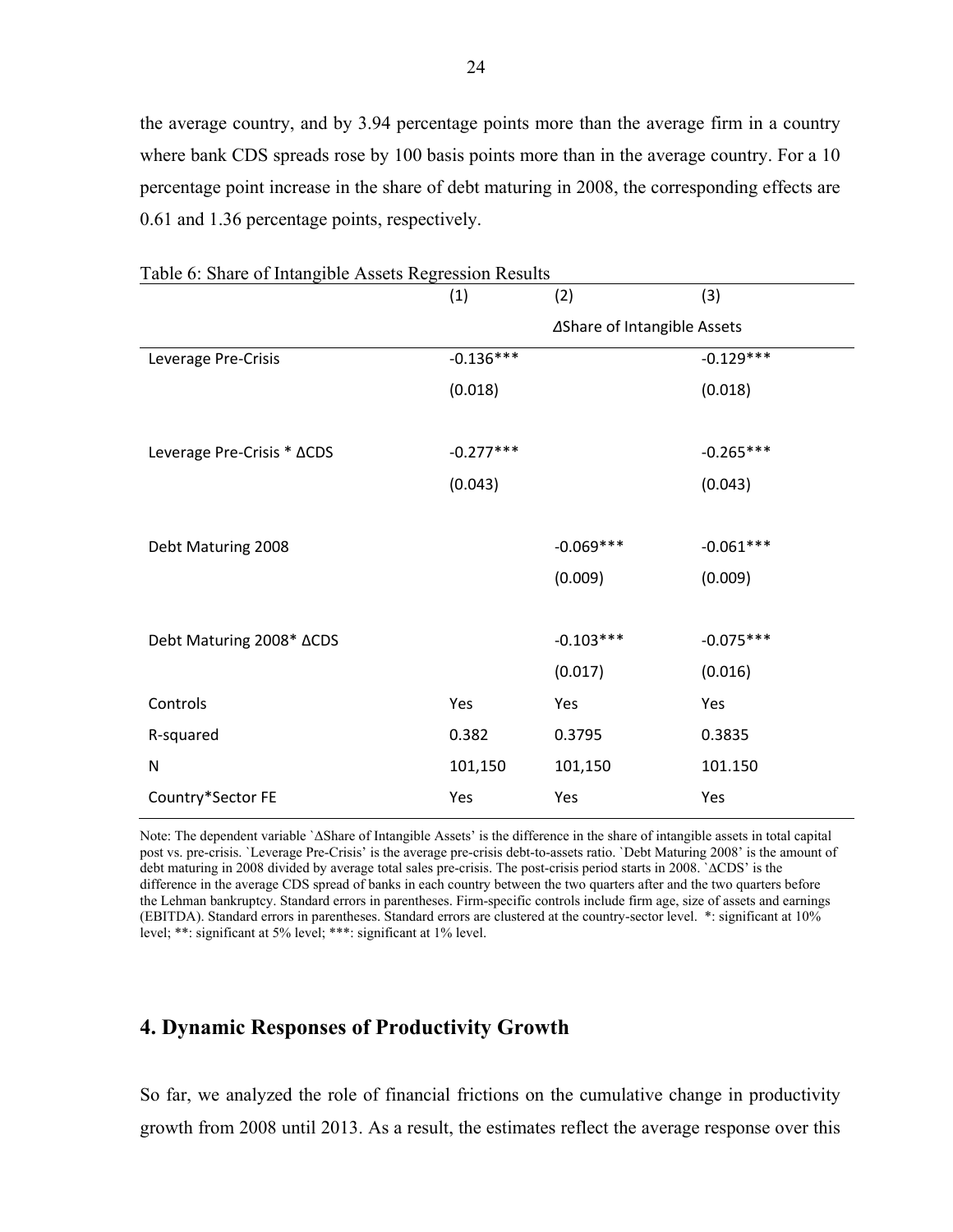period. In this section, we investigate the dynamic response of productivity growth to show that our estimated effects do not just reflect transitory responses in the early phase of the crisis but instead are highly persistent.

First, we estimate the dynamic response of TFP growth to a higher pre-crisis leverage ratio as well as its interaction with the change in the average bank CDS spread for all possible horizons between 2008 and 2013. Results over each of these horizons are reported in Table 7. Column (1) shows the response on TFP growth in 2008. Both coefficients are insignificant, partly reflecting that the collapse of Lehman Brothers only took place in September 2008. Column (2) shows the response of average TFP growth over 2008-2009. Both coefficients are negative and highly significant. As we lengthen the horizon in the subsequent columns, the estimated effect first gets larger, before declining slightly and then stabilizing. There is no evidence of any decline even toward the end of our sample, which implies that the cumulative TFP level gap between more and less vulnerable firms that opened up in 2009 does not start shrinking even by 2013, that is five years after the initial shock.

A similar pattern can be observed when using instead the share of debt maturing in 2008 as the measure of financial vulnerability. In Table 8, column (1) shows that a decline in productivity growth in more vulnerable firms starting from 2008. As in Table 7, the estimated coefficients continue to grow as we lengthen the post-crisis period, and if anything get bigger over time.

Taken together, these results imply that financial frictions had long-lasting effects of TFP after the GFC. They also provide support for our hypothesis that one transmission channel was reduced investment in intangible assets, whose impact on productivity takes time to materialize. Indeed, in contrast to the estimated TFP effects of the 2008 shock, which were gradual and highly persistent, the impact on intangible asset investment was front-loaded and shorter-lived. This can be seen in the dynamic responses shown in Tables 9 and 10.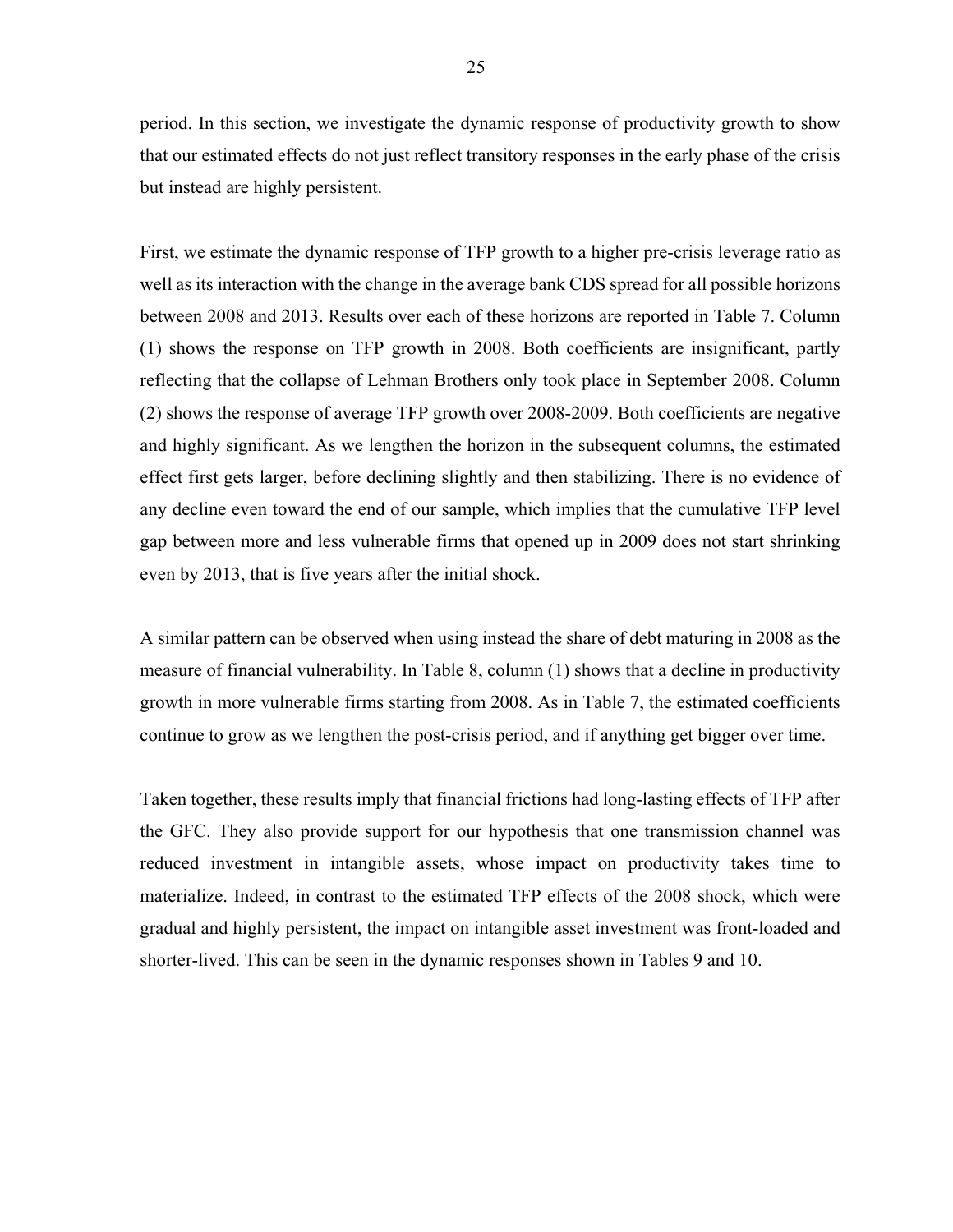|                       | (1)       | (2)          | (3)           | (4)          | (5)          | (6)          |
|-----------------------|-----------|--------------|---------------|--------------|--------------|--------------|
|                       | 2008      | 2009         | 2010          | 2011         | 2012         | 2013         |
|                       |           |              |               | ΔTFP Growth  |              |              |
| Leverage Pre-Crisis   | 0.00796   | $-0.0325***$ | $-0.0523***$  | $-0.0446***$ | $-0.0433***$ | $-0.0439***$ |
|                       | (0.009)   | (0.009)      | (0.010)       | (0.008)      | (0.008)      | (0.008)      |
|                       |           |              |               |              |              |              |
| Leverage Pre-Crisis * |           |              |               |              |              |              |
| $\triangle CDS$       | $-0.0226$ | $-0.0621**$  | $-0.0899$ *** | $-0.0703***$ | $-0.0623***$ | $-0.0615***$ |
|                       | (0.030)   | (0.026)      | (0.024)       | (0.022)      | (0.021)      | (0.021)      |
| Controls              | Yes       | Yes          | Yes           | Yes          | Yes          | Yes          |
| R-squared             | 0.0379    | 0.0790       | 0.225         | 0.185        | 0.165        | 0.150        |
| N                     | 115,214   | 115,214      | 115,214       | 115,214      | 115,214      | 115,214      |
| Country*Sector FE     | Yes       | Yes          | Yes           | Yes          | Yes          | Yes          |

Table 7. Dynamic Response of the Change in TFP Growth to Pre-Crisis Leverage

Note: The dependent variable `ΔTFP Growth' is the difference in the average TFP growth rate between the post- and precrisis periods. The end date of the post-crisis period varies from 2008 in column (1) to 2013 in column (6). `Leverage Pre-Crisis' is the average pre-crisis debt-to-assets ratio. `∆CDS' is the difference in the average CDS spread of banks in each country between the two quarters after and the two quarters before the Lehman bankruptcy. Firm-specific controls include firm age, size of assets and earnings (EBITDA). Standard errors are in parentheses. Standard errors are clustered at the countrysector level. \*: significant at 10% level; \*\*: significant at 5% level; \*\*\*: significant at 1% level.

|                      | (1)          | (2)          | (3)          | (4)          | (5)          | (6)          |
|----------------------|--------------|--------------|--------------|--------------|--------------|--------------|
|                      | 2008         | 2009         | 2010         | 2011         | 2012         | 2013         |
|                      |              |              | ΔTFP Growth  |              |              |              |
| Debt Maturity 2008   | $-0.0525***$ | $-0.0760***$ | $-0.0683***$ | $-0.0730***$ | $-0.0737***$ | $-0.0779***$ |
|                      | (0.006)      | (0.007)      | (0.007)      | (0.007)      | (0.007)      | (0.007)      |
|                      |              |              |              |              |              |              |
| Debt Maturity 2008 * |              |              |              |              |              |              |
| $\triangle CDS$      | $-0.0308**$  | $-0.0681***$ | $-0.0562***$ | $-0.0653***$ | $-0.0634***$ | $-0.0727***$ |
|                      | (0.014)      | (0.015)      | (0.015)      | (0.015)      | (0.015)      | (0.015)      |
| Controls             | Yes          | Yes          | Yes          | Yes          | Yes          | Yes          |
| R-squared            | 0.0388       | 0.0810       | 0.226        | 0.187        | 0.167        | 0.153        |
| N                    | 115,214      | 115,214      | 115,214      | 115,214      | 115,214      | 115,214      |
| Country*Sector FE    | Yes          | Yes          | Yes          | Yes          | Yes          | Yes          |

|  |  |  | Table 8. Dynamic Response of the Change in TFP Growth to Pre-Crisis Debt Maturity |
|--|--|--|-----------------------------------------------------------------------------------|
|  |  |  |                                                                                   |

Note: The dependent variable `ΔTFP Growth' is the difference in the average TFP growth rate between post- and pre-crisis periods. The end date of the post-crisis period varies from 2008 in column (1) to 2013 in column (6). `Debt Maturing 2008' is the amount of debt maturing in 2008 divided by average total sales pre-crisis. `∆CDS' is the difference in the average CDS spread of banks in each country two quarters before and two quarters after the Lehman bankruptcy. Firm-specific controls include firm age, size of assets and earnings (EBITDA). Standard errors are in parentheses. Standard errors are clustered at the country-sector level. \*: significant at 10% level; \*\*: significant at 5% level; \*\*\*: significant at 1% level.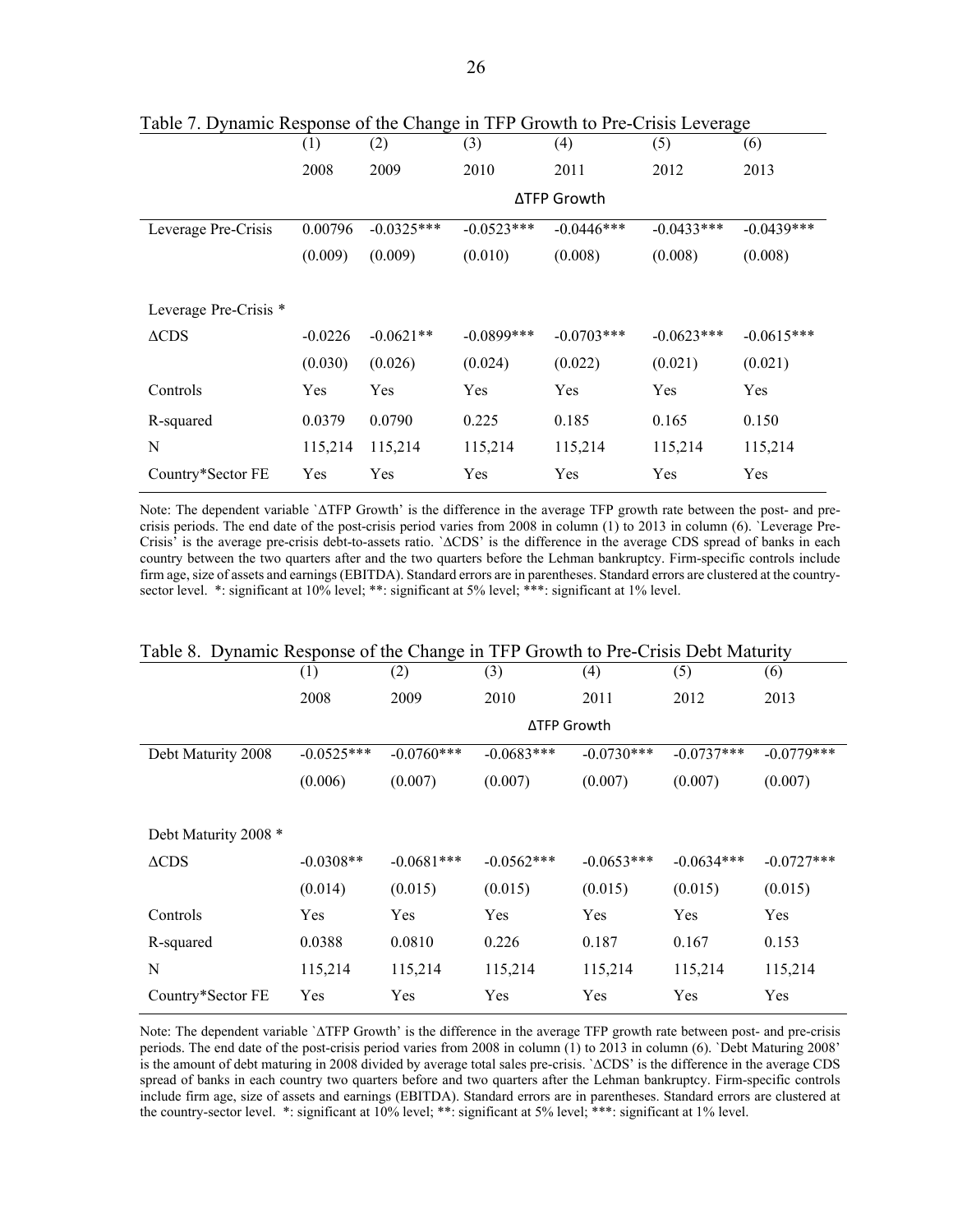|                       | (1)         | (2)         | (3)          | (4)                              | (5)          | (6)          |
|-----------------------|-------------|-------------|--------------|----------------------------------|--------------|--------------|
|                       | 2008        | 2009        | 2010         | 2011                             | 2012         | 2013         |
|                       |             |             |              | ∆Investment in Intangible Assets |              |              |
| Leverage Pre-Crisis   | $-0.182***$ | $-0.112***$ | $-0.0915***$ | $-0.0777***$                     | $-0.0727***$ | $-0.0696***$ |
|                       | (0.030)     | (0.019)     | (0.016)      | (0.015)                          | (0.014)      | (0.014)      |
|                       |             |             |              |                                  |              |              |
| Leverage Pre-Crisis * |             |             |              |                                  |              |              |
| $\triangle$ CDS       | $-0.321***$ | $-0.187***$ | $-0.154***$  | $-0.132***$                      | $-0.121***$  | $-0.115***$  |
|                       | (0.057)     | (0.036)     | (0.030)      | (0.028)                          | (0.026)      | (0.026)      |
| Controls              | Yes         | Yes         | Yes          | Yes                              | Yes          | Yes          |
| R-squared             | 0.0852      | 0.0922      | 0.0926       | 0.0793                           | 0.0828       | 0.0850       |
| N                     | 114,680     | 114,680     | 114,680      | 114,680                          | 114,680      | 114,680      |
| Country*Sector FE     | Yes         | Yes         | Yes          | Yes                              | Yes          | Yes          |

Table 9. Dynamic Response of the Change in Investment in Intangible Assets to Pre-Crisis Leverage

Note: The dependent variable `ΔInvestment in Intangible Assets' is the difference in the investment in intangible assets as a ratio of value added post vs. pre-crisis. The end date of the post-crisis period varies from 2008 in column (1) to 2013 in column (6). `Leverage Pre-Crisis' is the average pre-crisis debt-to-assets ratio. `∆CDS' is the difference in the average CDS spread of banks in each country between the two quarters after and the two quarters before the Lehman bankruptcy. Firm-specific controls include firm age, size of assets and earnings (EBITDA). Standard errors are in parentheses. Standard errors are clustered at the country-sector level. \*: significant at 10% level; \*\*: significant at 5% level; \*\*\*: significant at 1% level.

Table 10. Dynamic Response of the Change in Investment in Intangible Assets to Pre-Crisis Debt Maturity

|                                         | (1)          | (2)                              | (3)           | (4)          | (5)          | (6)          |
|-----------------------------------------|--------------|----------------------------------|---------------|--------------|--------------|--------------|
|                                         | 2008         | 2009                             | 2010          | 2011         | 2012         | 2013         |
|                                         |              | ∆Investment in Intangible Assets |               |              |              |              |
| Debt Maturity 2008                      | $-0.0868***$ | $-0.0592***$                     | $-0.0517***$  | $-0.0534***$ | $-0.0490***$ | $-0.0465***$ |
|                                         | (0.012)      | (0.010)                          | (0.009)       | (0.010)      | (0.010)      | (0.009)      |
| Debt Maturity 2008 *<br>$\triangle$ CDS | $-0.122***$  | $-0.0804***$                     | $-0.0666$ *** | $-0.0661***$ | $-0.0645***$ | $-0.0607***$ |
|                                         | (0.022)      | (0.019)                          | (0.018)       | (0.018)      | (0.018)      | (0.018)      |
| Controls                                | Yes          | Yes                              | Yes           | Yes          | Yes          | Yes          |
| R-squared                               | 0.0731       | 0.106                            | 0.0908        | 0.0748       | 0.0773       | 0.0789       |
| N                                       | 116,843      | 116,843                          | 116,843       | 116,843      | 116,843      | 116,843      |
| Country*Sector FE                       | Yes          | Yes                              | Yes           | Yes          | Yes          | Yes          |

Note: The dependent variable `ΔInvestment in Intangible Assets' is the difference in the investment in intangible assets as a ratio of value added post vs. pre-crisis. The end date of the post-crisis period varies from 2008 in column (1) to 2013 in column (6). `Debt Maturing 2008' is the amount of debt maturing in 2008 divided by average total sales pre-crisis. `∆CDS' is the difference in the average CDS spread of banks in each country between the two quarters after and the two quarters before the Lehman bankruptcy. Firm-specific controls include firm age, size of assets and earnings (EBITDA). Standard errors are in parentheses. Standard errors are clustered at the country-sector level. \*: significant at 10% level; \*\*: significant at 5% level; \*\*\*: significant at 1% level.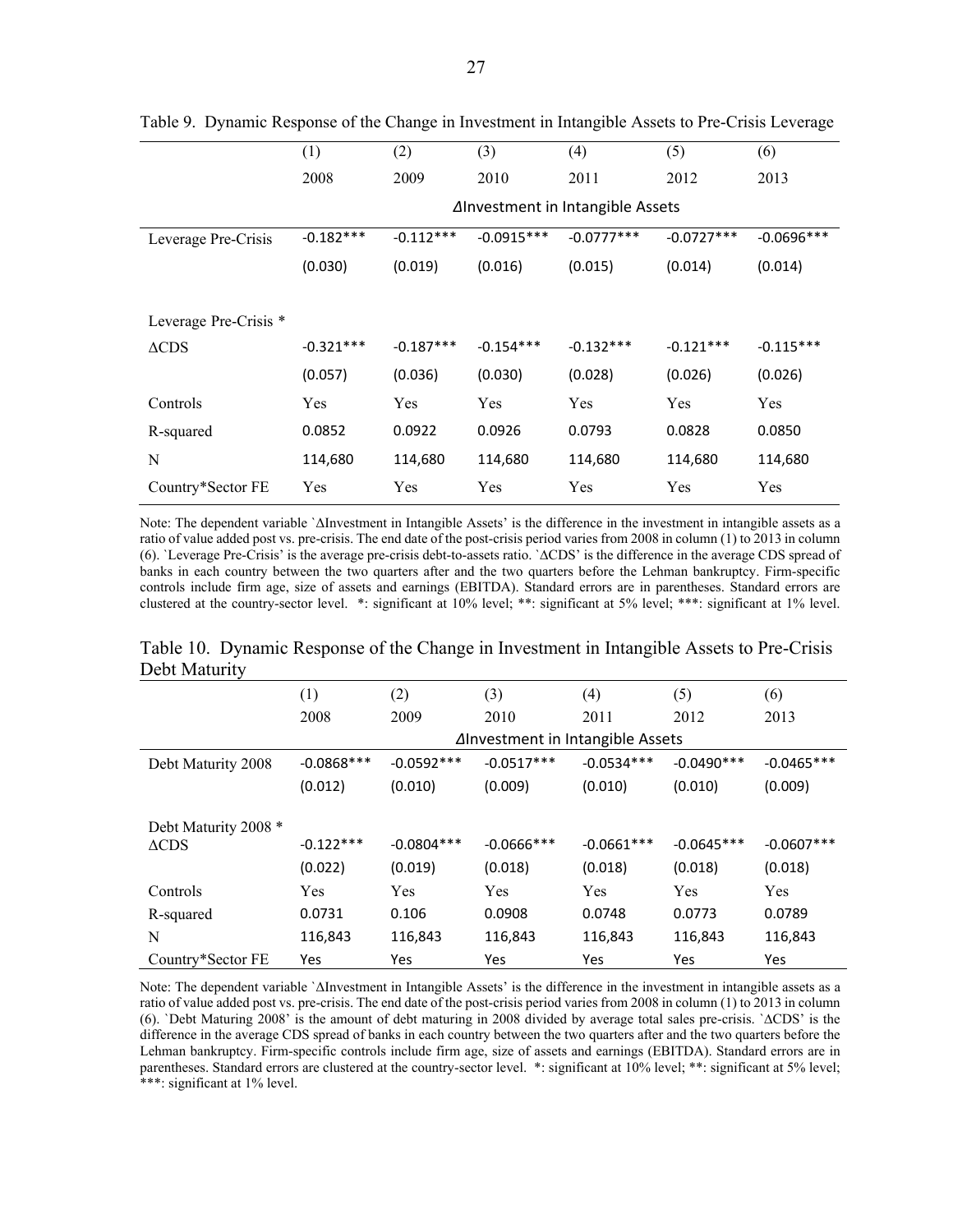#### **5. Robustness Check: labor productivity versus TFP**

Given the methodological and data issues involved in measuring TFP, we check that our main results hold when using labor productivity instead. To this end, we re-run our baseline regressions using as dependent variable the change in labor productivity, measured as the ratio of real value-added output to the number of employees. Table 11 reports results that largely confirm those in Table 2—firms with greater financial vulnerabilities prior to the crisis experienced a sharper decline in productivity growth afterward.<sup>12</sup>

|                     | (1)         | (2)                        | (3)         |  |  |
|---------------------|-------------|----------------------------|-------------|--|--|
|                     |             | ΔLabor Productivity Growth |             |  |  |
| Leverage Pre-Crisis | $-0.027***$ |                            | $-0.022***$ |  |  |
|                     | (0.006)     |                            | (0.006)     |  |  |
|                     |             |                            |             |  |  |
| Debt Maturing 2008  |             | $-0.050***$                | $-0.048***$ |  |  |
|                     |             | (0.005)                    | (0.005)     |  |  |
| Controls            | Yes         | Yes                        | Yes         |  |  |
| R-squared           | 0.037       | 0.038                      | 0.038       |  |  |
| N                   | 106,395     | 106,395                    | 106,395     |  |  |
| Country*Sector FE   | Yes         | Yes                        | Yes         |  |  |

#### Table 11: Baseline Regression: Labor Productivity

Note: The dependent variable `ΔTFP Growth' is the difference in the labor productivity growth rate post vs. pre-crisis. `Leverage Pre-Crisis' is the average pre-crisis debt over assets ratio. `Debt Maturing 2008' is the amount of debt maturing in 2008 divided by average total sales pre-crisis. Post-crisis starts in 200. Firm-specific controls include firm age, size of assets and earnings (EBITDA). Standard errors in parentheses. Standard errors are clustered at the country-sector level. \*: significant at 10% level; \*\*: significant at 5% level; \*\*\*: significant at 1% level.

### **6. Conclusion**

 $\overline{a}$ 

In this paper we have studied the impact of financial frictions on firm-level productivity. Using a rich cross-country, firm-level data set and exploiting quasi-experimental variation in firm-

 $12$  The results are also robust along several other dimensions. For instance, the results hold with other measures of financial vulnerabilities (i.e. interest coverage ratio), with different windows of pre-crisis period and with other measures of credit conditions at the country level (based on national survey of senior loan officers on credit supply conditions). The results are not reported here, but are available upon request.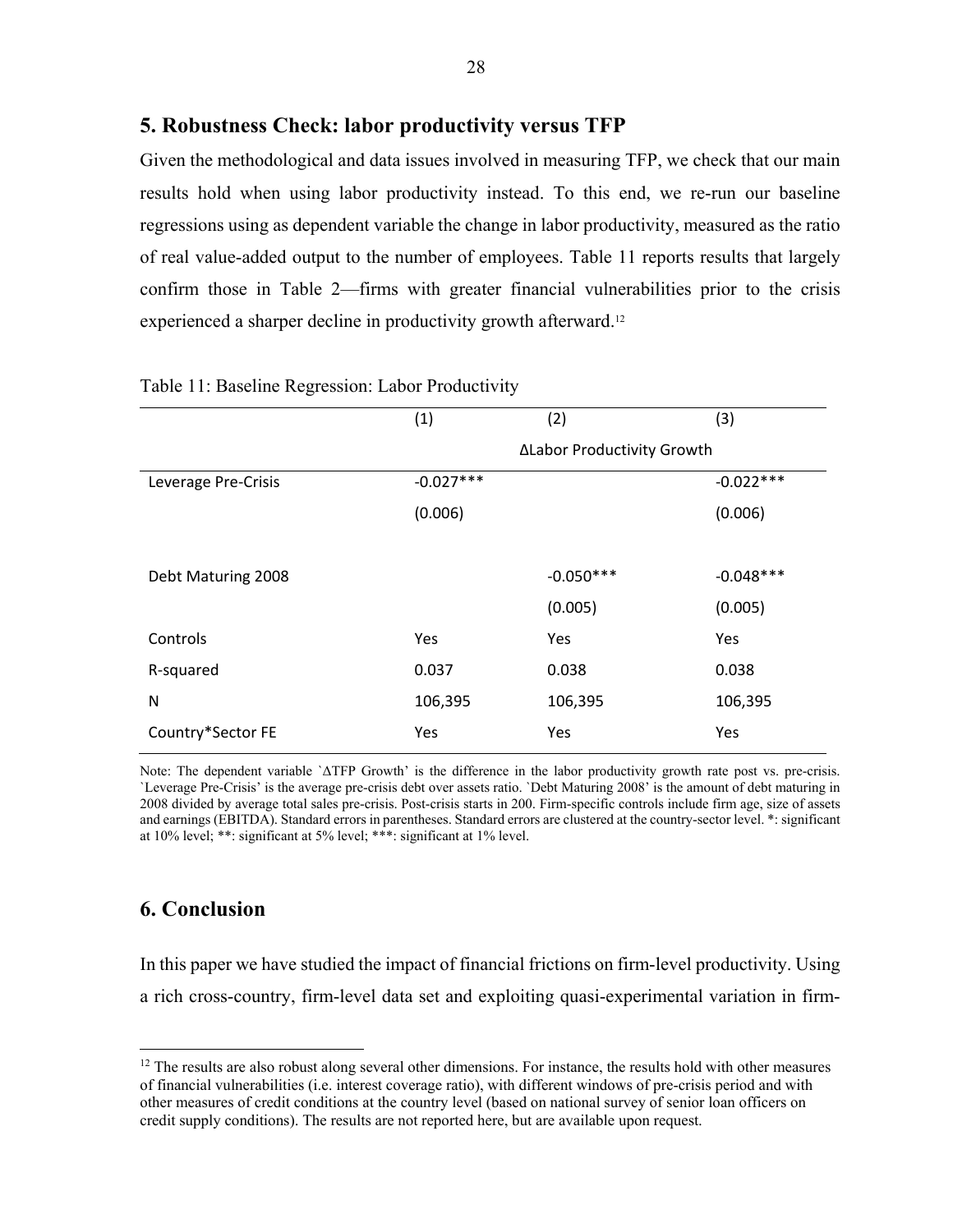level exposure to the 2008 global financial crisis, we have shown that the interplay between pre-existing financial fragilities and tightening credit conditions weakened within-firm productivity growth after the crisis, and disproportionately so in countries where credit conditions tightened more. We have also provided evidence that more restrictive access to credit led more vulnerable firms to cut back on intangible investment expenditure. Future research should delve deeper into this and other channels through which credit conditions can affect productivity within firms.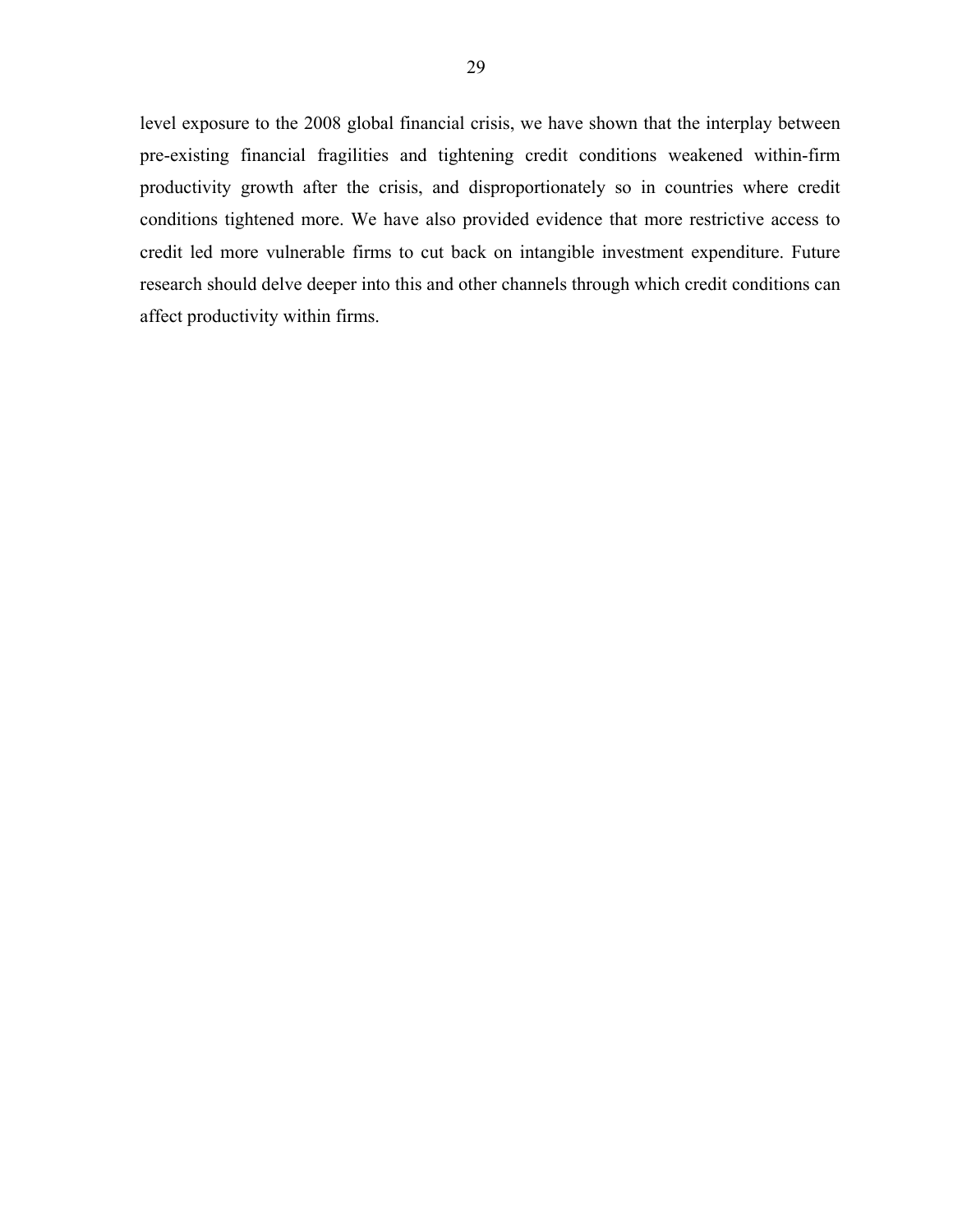#### **References**

- Adler, Gustavo, Romain Duval, Davide Furceri, Ksenia Koloskova and Marcos Poplawski-Ribeiro, 2017. "Gone with the Headwinds: The Global Productivity Slowdown," *IMF Staff Discussion Note,* forthcoming.
- Alcalá, F. and A. Ciccone, 2014. "Trade and Productivity," The Quarterly Journal of Economics, 119 (2), 613-646.
- Aghion, Philippe. George-Marios Angeletos, Abhijit Banerjee and Kalina Manova, 2010. "Volatility and Growth: Credit Constraints and the Composition of Investment," Journal of Monetary Economics, 57 (3), 246-65.
- Aghion, P, P. Askenazy, N. Berman, G. Cette, and L. Eymard, 2012. "Credit Constraints and the Cyclicality of R&D Investment: Evidence from France," Journal of the European Economic Association, 10 (5), 1001-1024.
- Almeida, H. M. Campello, B. Laranjeira and S. Weisbenner, 2012. "Corporate Debt Maturity and the Real Effects of the 2007 Credit Crisis," Critical Finance Review, 1(1), 3-58.
- Andrews, Dan, Chiara Criscuolo and Peter Gal. 2015. Frontier Firms, Technology Diffusion and Public Policy: Micro Evidence from OECD Countries," OECD Productivity Working Papers No. 2, OECD Publishing.
- Anzoategui, D., D. Comin, M. Gertler and J. Martinez, 2016. "Endogenous Technology Adoption and R&D as Sources of Business Cycle Persistence," NBER Working Paper Series 22005.
- Benigno, G., N. Converse, and L. Fornaro, 2015. "Large Capital Flows, Sectoral Allocation, and Economic Performace," Journal of International Money and Finance, 55, 60-87.
- Bertrand, M., E. Duflo and S. Mullainathan, 2004. "How much should we trust differencesin-differences estimates," The Quarterly Journal of Economics, 119 (1), 249-275.
- Borio, C. E., E. Kharroubi, C. Upper, and F. Zampolli, 2016. "Labour Reallocation and Productivity Dynamics: Financial Causes, Real Consequences." BIS Working Paper
- Cerra, V. and S. Saxena, 2008. "The Myth of Economic Recovery," American Economic Review, 98 (1).
- Cette, G., J. Fernald and B. Mojon. 2016. "The pre-Great Recession slowdown in productivity," European Economic Review (88) 1-120.
- Corrado, C., C. Hulten and D. Sichel, 2005. Measuring Capital and Technology: An Expanded Framework. In Measuring Capital in New Economy, ed. John Haltiwanger, Carol Corrado, and Dan Sichel. Chicago, IL: University of Chicago Press pp. 114- 146.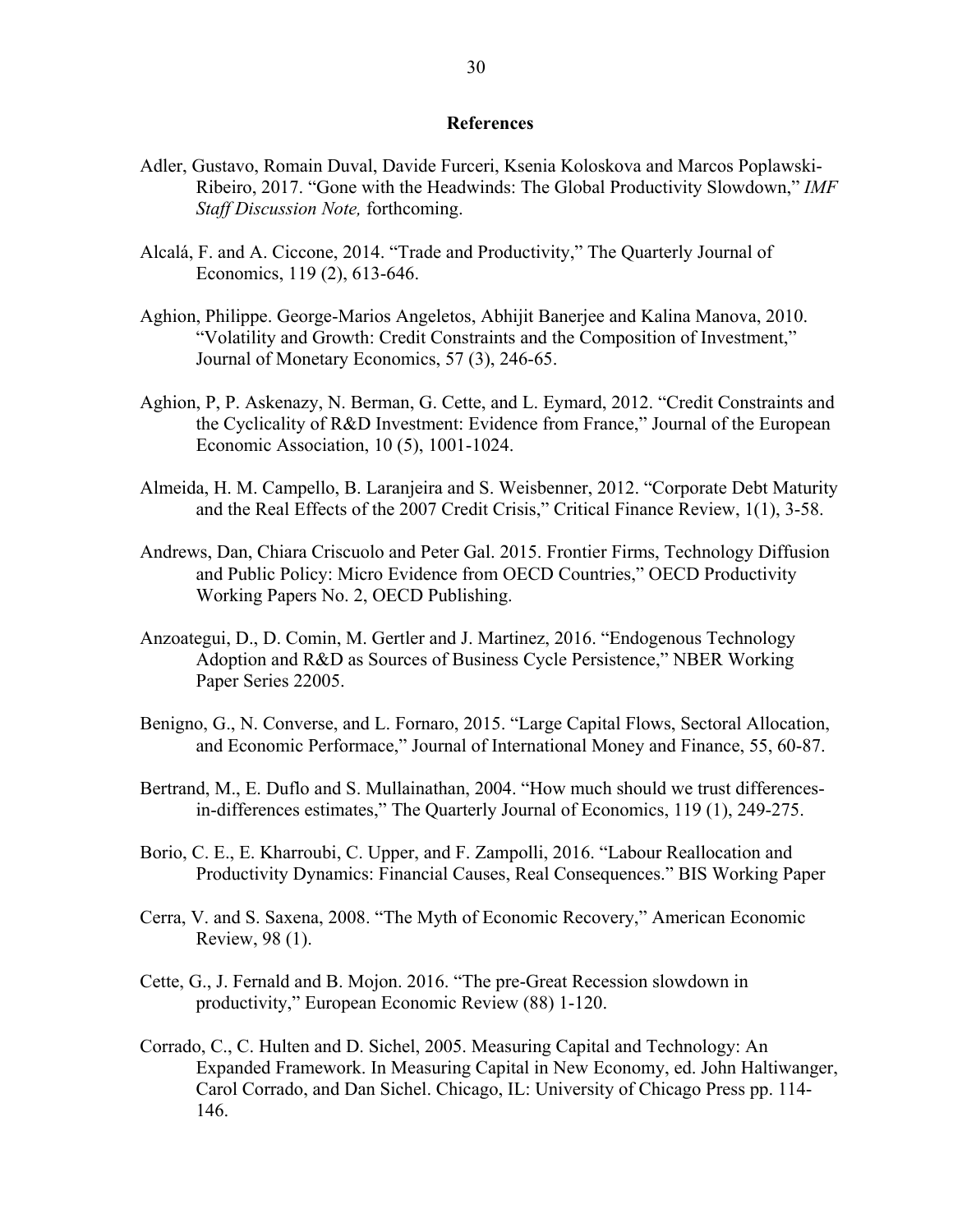- Corrado, C., C. Hulten and D. Sichel, 2009. "Intangible Capital and U.S. Economic Wealth," Review of Income and Wealth, 55, 661-685.
- Decker, R.A., J. Haltiwanger, R.S Jarmin and J. Miranda, 2016. "Where has all the skewness gone? The decline in high-growth (young) firms in the US". European Economic Review, 86, 4-23.
- Fernald, John. 2015. Chapter in NBER book NBER Macroeconomics Annual 2014, Volume 29 (2015), Jonathan A. Parker and Michael Woodford, editors (p. 1 - 51).
- Gal, Peter. 2013. "Measuring Total Factor Productivity at the Firm Level using OECD-Orbis," OECD Economics Department Working Paper 1049, OECD Publishing.
- Gal, P. and A. Hijzen, 2016. "The Short-Term Impact of Product Market Reforms: A Cross-Country Firm-Level Analysis," IMF Working Paper Series, WP/16/116. International Monetary Fund.
- Garcia-Macia, Daniel. 2016. "The Financing of Ideas and the Great Deviation", Mimeo, Stanford University.
- Gilchrist, S., R. Schoenle, J. Sim and E. Zakrajske, 2017. "Inflation Dynamics during the Financial Crisis," American Economic Review, 107 (3): 785-823.
- Giroud, X. and H. Mueller, 2017. "Firm Leverage, Consumer Demand, and Employment Losses during the Great Recession," Quarterly Journal of Economics, 132 (1): 271- 316..
- Gopinath, G., S. Kalemli-Ozcan, L.Karabarbounis and C. Villegas-Sanchez. 2015. "Capital Allocation and Productivity in South Europe," NBER Working Paper Series 21453.
- Gordon, Robert, 2016. "The Rise and Fall of American Growth: The U.S. Standard of Living since the Civil War," Princeton: Princeton University Press.
- Haltiwanger, J., Hathaway, I., and J. Miranda, 2014, "Declining Business Dynamism in the U.S. High-Technology Sector"
- Holmstrom, B. and J. Tirole, 1997, "Financial Intermediation, Loanable Funds, and the Real Sector," The Quarterly Journal of Economics, 112 (3), 663-691.
- Hsieh, C.T. and P.J.Klenow, P.J., 2009. "Misallocation and manufacturing TFP in China and India." The Quarterly Journal of Economics, 124(4), 1403-1448.
- Inklaar, R. and M. Timmer, 2014." The Relative Price of Services," Review of Income and Wealth, 60 (4), 727-746.
- Khwaja, A. and A. Mian, 2008, "Tracing the Impact of Bank Liquidity Shocks: Evidence from an Emerging Market," American Economic Review, 98 (4), 1413-1442.